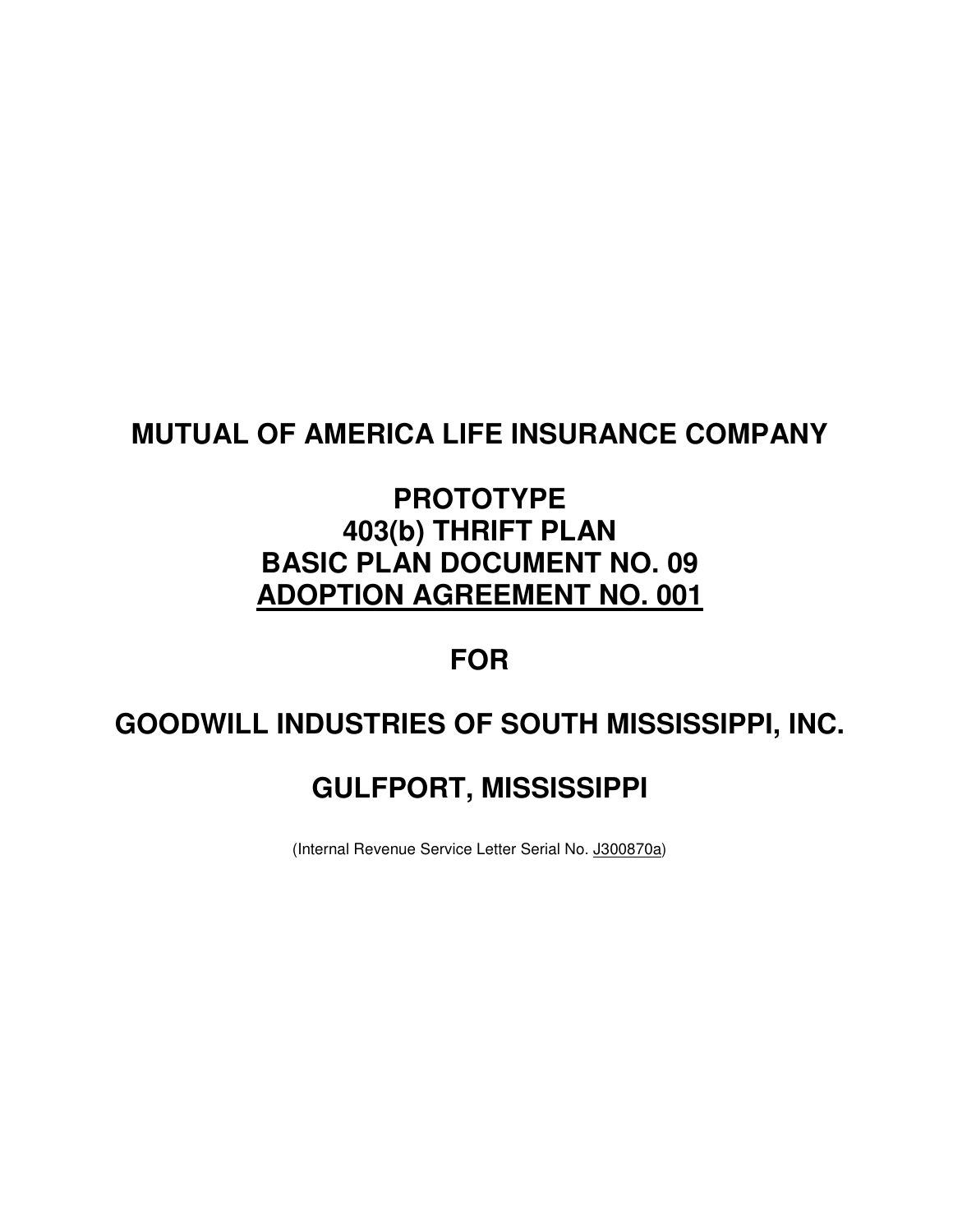# **Table of Contents**

| $\mathcal{P}$ | 3            |
|---------------|--------------|
| $\mathcal{S}$ | $\mathbf{q}$ |
|               | 13           |
|               | 14           |
| 6             | 27           |
| $7^{\circ}$   | 31           |
| 8             |              |
| 9             | 41           |
|               | 53           |
|               | 57           |
|               | 60           |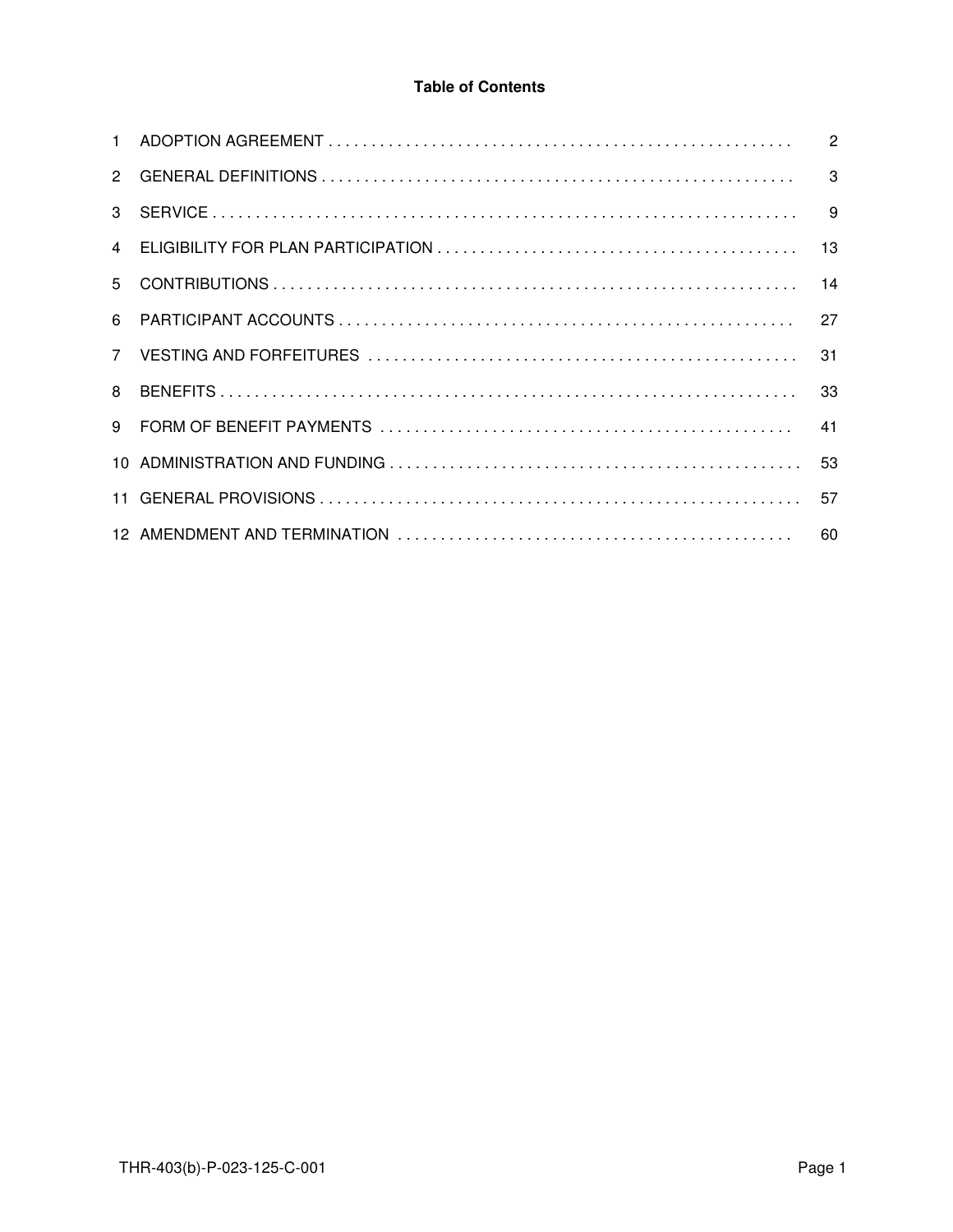#### **Section 1 - ADOPTION AGREEMENT**

If you have any questions about this Adoption Agreement, contact Mutual at the address or telephone number below and ask for your Service Representative. This is Adoption Agreement No. 001 for use in conjunction with Mutual's Basic Plan Document No. 09.

#### Mutual of America Life Insurance Company 320 Park Avenue New York, New York 10022 (212) 224-1600

The undersigned Employer hereby establishes or amends its plan to be known as the 403(b) THRIFT PLAN for Employees of the Employer named in Section 1.1(a) and the Employer hereby adopts Mutual's PROTOTYPE 403(b) THRIFT PLAN, (hereinafter referred to as the "**Plan**"), to be effective (unless otherwise indicated) as of the date specified in  $1.1(b)$  or  $1.1(c)$  as the case may be below, for the exclusive benefit of its Employees who qualify under the terms and conditions thereof.

If an Amendment Effective Date is specified in Section 1.1(c) below, the Plan is a continuation as of the Amendment Effective Date of the plan in effect immediately before that date. The Employer hereby selects the following plan specifications for its Plan.

# **1.1 EMPLOYER, ADMINISTRATOR, EFFECTIVE DATE(S)**

- (a) NAME OF EMPLOYER: GOODWILL INDUSTRIES OF SOUTH MISSISSIPPI, INC. (full corporate name)
- (b) PLAN EFFECTIVE DATE: January 1, 2007 (Enter the original effective date of the Plan).

**Note:** A participant's election to make Salary Reduction Contributions to this Plan may not be applied retroactively to Compensation earned prior to the latest of: (i) the date of that election, (ii) the original Effective Date of the Plan or (iii) the original adoption (execution) date of the Plan.

- (c) AMENDMENT EFFECTIVE DATE: July 1, 2018 (This date must be later than the date in 1.1(b) but no earlier than January 1, 2009).
- (d) PLAN YEAR: The twelve consecutive month period beginning
	- (1) January 1 and ending December 31.
	- $\Box$  (2) \_\_\_\_\_\_\_ and ending \_\_\_\_\_\_.
- (e) PLAN ADMINISTRATOR:
	- (1) Employer.
	- $\Box$  (2) If more than one employer is covered under the Plan, or an organization other than the Employer is named, the Plan Administrator should be specified below. (Mutual of America may not be the Plan Administrator.)

 $\overline{a}$ (Name and/or Title)

> L (Address)

 $\overline{a}$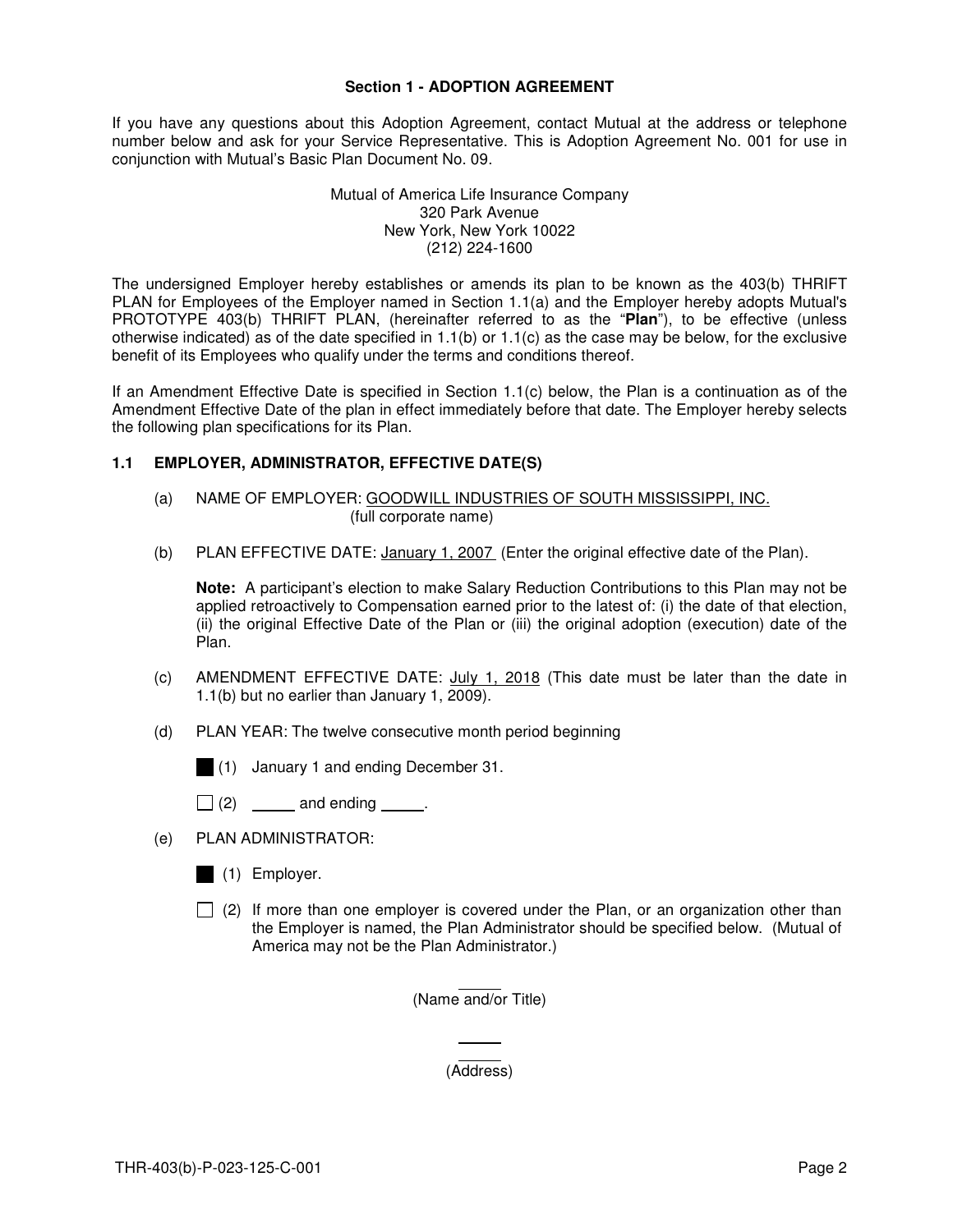#### (f) ORGANIZATIONAL STATUS:

- (1) Section 501(c)(3) Organization (other than a Church or Qualified Church Controlled Organization described below).
- (2) Church or Qualified Church-Controlled Organization described in Section 3121(w)(3)(A) or (B) of the Code as reflected in this plan document.
- (3) Public Educational Institution sponsored by a State as described in Sections 1.403(b)-2(b)(14) and (20) of the Treasury Regulations.

**Note:** Employers in categories (2) or (3) above who adopt this plan shall adopt a plan that complies with certain provisions of ERISA although certain church and government plans are exempt from ERISA. Employers who are not described in (1), (2) or (3) above may not adopt a 403(b) arrangement.

#### (g) AFFILIATION

 $\Box$  (1) With the written consent of the principal employer identified in Section 1.1(a), an employer may become an affiliated employer by adopting this Plan, pursuant to a written resolution of the affiliated employer's Board of Directors or similar governing Board, or an authorized committee of that Board. All affiliated employers are listed on the attached Appendix B including the effective date from which Years of Service are computed for the employees of each affiliated employer.

This Plan may be amended at any time to add or withdraw an affiliated employer from Appendix B specifying in such amendment the effective date of such addition or withdrawal. The principal employer is the agent for the affiliated employer for all purposes under this Plan. For all purposes of this Plan, employment with any affiliated employer shall be considered employment with the Employer.

Every affiliated employer covered under this Plan must be an employer described in Section 1.1(f).



(2) This Section is not applicable.

- (h) TYPE OF ENTITY:
	- $\Box$  (1) The Employer is a member of a controlled group as defined in Section 414(b) or (c) of the Code.
	- $\Box$  (2) The Employer is a member of an affiliated service group defined in Section 414(m) of the Code.

(3) Neither of the above apply.

# **1.2 ELIGIBILITY**

- (a) ELIGIBLE CLASS OF EMPLOYEES:
	- (1) SALARY REDUCTION CONTRIBUTIONS (Check one)
		- $\Box$  (A) Salary Reduction Contributions are not permitted under this Plan.
		- (B) All Employees of the Employer described in Section 2.13 are eligible except for those who are non-resident aliens (as described in Section 410(b)(3)(C) of the Code) with no U.S. source income.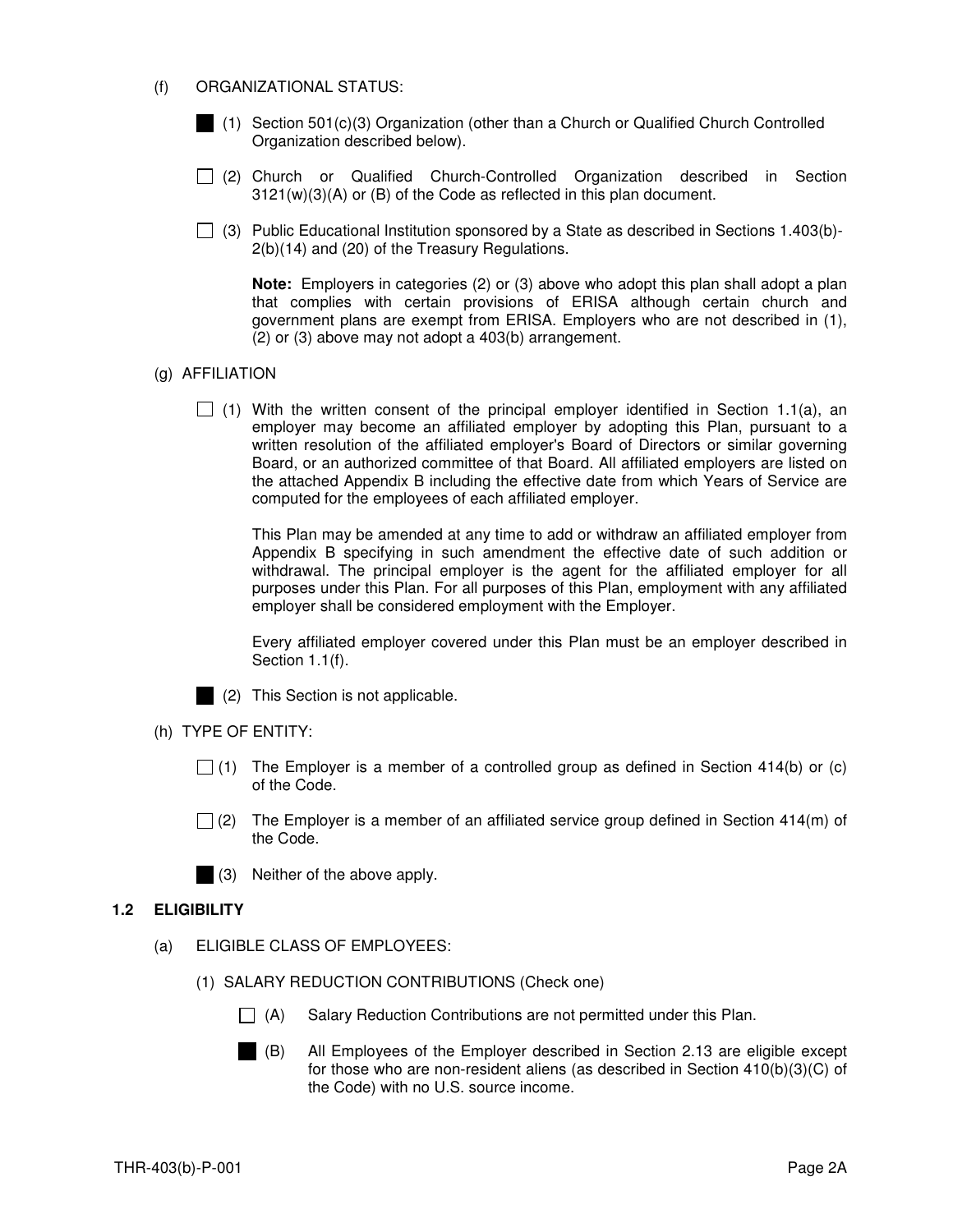|--|--|

- All Employees of the Employer described in Section 2.13 are eligible except for those who are non-resident aliens (as described in Section 410(b)(3)(C) of the Code) with no U.S. source income and those (Check one or more)
	- $\Box$  (1) who normally work less than 20 hours per week.

**Note:** An Employee normally works fewer than 20 hours per week if, for the 12-month period beginning on the date the Employee's employment commenced, the Employer reasonably expects the Employee to work fewer than 1,000 hours of service (as defined under section 410(a)(3)(C) of the Internal Revenue Code) in such period, and, for each Plan Year ending after the close of that 12 month period, the Employee has worked fewer than 1,000 hours of service in the preceding 12-month period. Under this provision, an Employee who works 1,000 or more hours of service in the 12-month period beginning on the date the Employee's employment commenced or in a Plan Year ending after the close of that 12-month period shall then be eligible to participate in the Plan. Once an Employee becomes eligible to have Elective Deferrals made on his or her behalf under the Plan under this standard, the Employee cannot be excluded from eligibility to have Elective Deferrals made on his or her behalf in any later year under this standard.

- $\Box$  (2) who are eligible to make Salary Reduction Contributions to another plan of the Employer described in Section 401(k), 403(b) or a governmental eligible deferred compensation plan described in Section 457(b) of the Code.
- $\Box$  (3) who are students performing services described in Section 3121(b)(10) of the Code.

**Note:** If the opportunity to make Salary Reduction Contributions is made available to any member of any class of Employees excludable under this Section  $1.2(a)(1)(C)$ , then all Employees of that class will be eligible to make Salary Reduction Contributions (including Roth Contributions).

(2) EMPLOYER MATCHING CONTRIBUTIONS (Check one)

 $\Box$  (A) Employer Matching Contributions are not permitted under this Plan.

- $\Box$  (B) All Employees of the Employer described in Section 2.13 are eligible except for those who are non-resident aliens (as described in Section 410(b)(3)(C) of the Code) with no U.S. source income, and those who are classified or treated as independent contractors or other non-employees by the Employer on its payroll records or otherwise (even if a government agency or court with the jurisdiction determines that such persons are deemed to be Employees for any purpose under common-law principles or federal, state or local law).
- (C) All Employees of the Employer described in Section 2.13 are eligible except for those who are non-resident aliens (as described in Section 410(b)(3)(C) of the Code) with no U.S. source income, those who are classified or treated as independent contractors or other non-employees by the Employer on its payroll records or otherwise (even if a government agency or court with the jurisdiction determines that such persons are deemed to be Employees for any purpose under common-law principles or federal, state or local law) and those (Check one or more):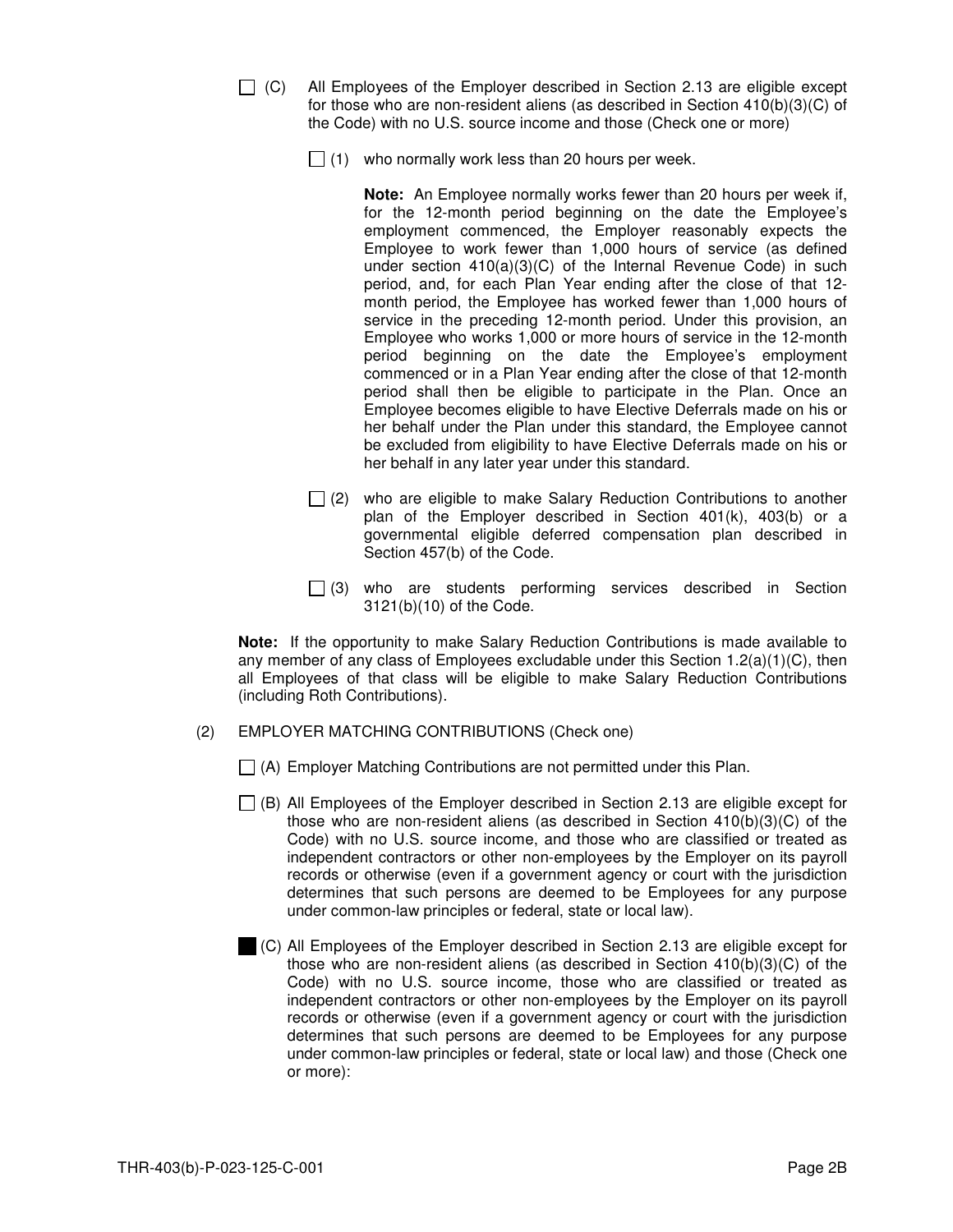- (1) who are covered under a collective bargaining agreement between the Employer and Employee representatives if retirement benefits were the subject of good faith bargaining and if 2% or less of the Employees covered by that agreement are professionals as defined in Section 1.410(b)-9 of the IRS Regulations. For this purpose, the term "**Employee representative**" does not include any organization more than half of whose members are Employees who are owners, officers or executives of the Employer.
- (2) who are "**Highly Compensated Employees**".
- $\Box$  (3) who are paid on a commission basis only.
- $\Box$  (4) who are paid on an hourly basis only.
- $\Box$  (5) who are paid on a salaried basis only.
- (6) who are eligible to make Salary Reduction Contributions to another plan of the Employer described in Section 401(k), 403(b) or a governmental eligible deferred compensation plan described in Section 457(b) of the Code.
- $\Box$  (7) who are students performing services described in Section 3121(b)(10) of the Code.
- (8) Other: Goodworks Staff. [Must not be a classification that (i) is based on periods of service (such as part-time or seasonal employees) or (ii) excludes all Non-Highly Compensated Employees except the lowest-paid, most recently hired individuals or (iii) excludes all Non-Highly Compensated Employees except the minimum number necessary to satisfy the coverage requirements of Section 410(b) of the Code.]

(A Plan that uses this exception must comply with the minimum participation rule of Section 401(a)(26) of the Code (for Plan Years beginning before 1997) and the minimum coverage rule of Section 410(b) of the Code, unless it is a plan maintained by a church or a qualified church-controlled organization described in Section  $3121(w)(3)$  of the Code, or a governmental plan described in Section 414(d) of the Code that is maintained by a State or local government or a political subdivision, agency or instrumentality of a State or local government.)

**Note:** If the opportunity to receive Employer Matching Contributions is made available to any member of any class of Employees excludable under this Section  $1.2(a)(2)(C)$ then all Employees of that class will be eligible to receive Employer Matching Contributions.

- (3) EMPLOYER BASE CONTRIBUTIONS (Check one)
	- $\Box$  (A) Employer Base Contributions are not permitted under this Plan.
	- $\Box$  (B) All Employees of the Employer described in Section 2.13 are eligible except for those who are non-resident aliens (as described in Section 410(b)(3)(C) of the Code) with no U.S. source income, and those who are classified or treated as independent contractors or other non-employees by the Employer on its payroll records or otherwise (even if a government agency or court with the jurisdiction determines that such persons are deemed to be Employees for any purpose under common-law principles or federal, state or local law).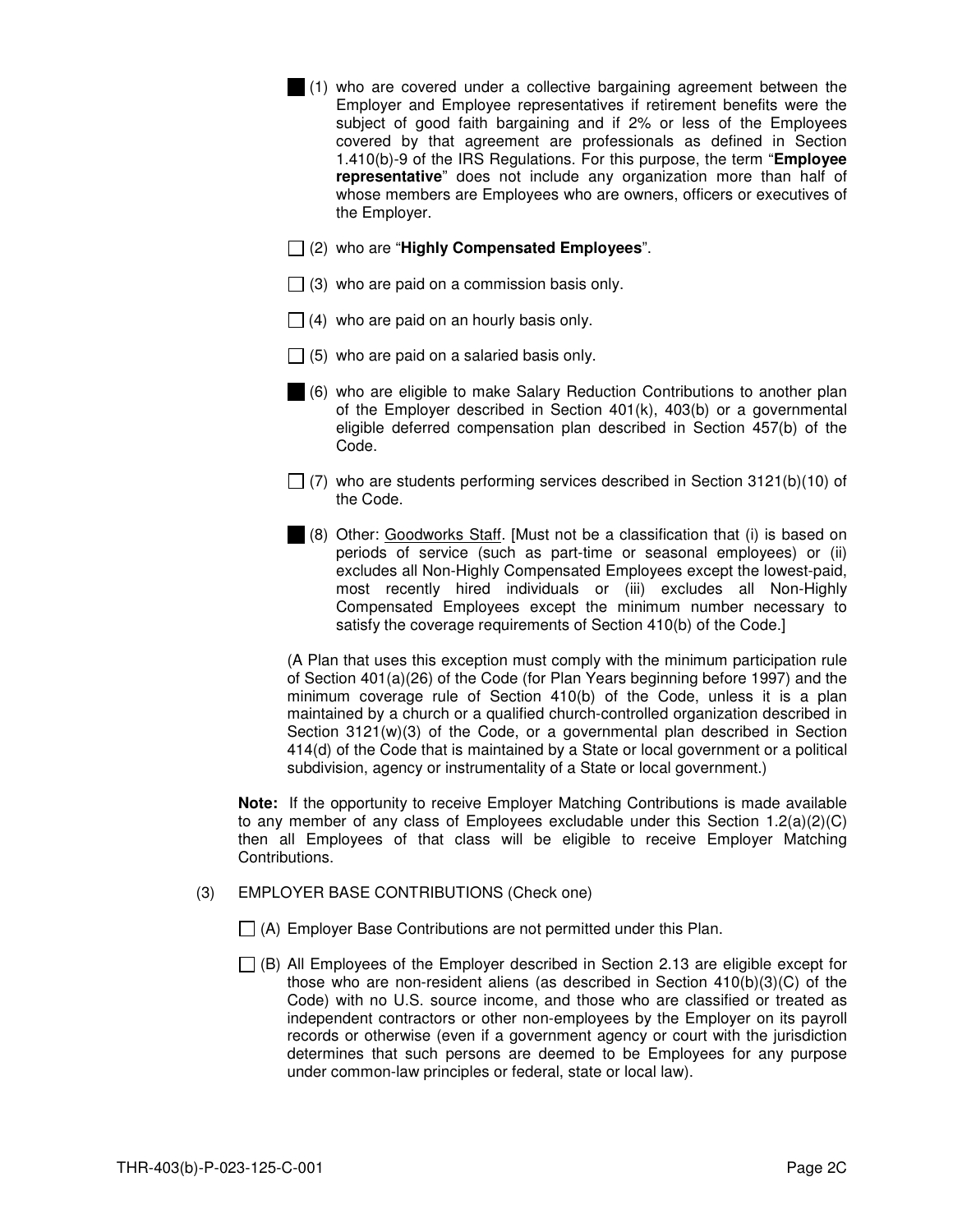- (C) All Employees of the Employer described in Section 2.13 are eligible except for those who are non-resident aliens (as described in Section 410(b)(3)(C) of the Code) with no U.S. source income, those who are classified or treated as independent contractors or other non-employees by the Employer on its payroll records or otherwise (even if a government agency or court with the jurisdiction determines that such persons are deemed to be Employees for any purpose under common-law principles or federal, state or local law) and those (Check one or more):
	- (1) who are covered under a collective bargaining agreement between the Employer and Employee representatives if retirement benefits were the subject of good faith bargaining and if 2% or less of the Employees covered by that agreement are professionals as defined in Section 1.410(b)-9 of the IRS Regulations. For this purpose, the term "**Employee representative**" does not include any organization more than half of whose members are Employees who are owners, officers or executives of the Employer.
	- (2) who are "**Highly Compensated Employees**".
	- $\Box$  (3) who are paid on a commission basis only.
	- $\Box$  (4) who are paid on an hourly basis only.
	- $\Box$  (5) who are paid on a salaried basis only.
	- (6) who are eligible to make Salary Reduction Contributions to another plan of the Employer described in Section 401(k), 403(b) or a governmental eligible deferred compensation plan described in Section 457(b) of the Code.
	- $\Box$  (7) who are students performing services described in Section 3121(b)(10) of the Code.
	- (8) Other: Goodwill Staff. [Must not be a classification that (i) is based on periods of service (such as part-time or seasonal employees) or (ii) excludes all Non-Highly Compensated Employees except the lowest-paid, most recently hired individuals or (iii) excludes all Non-Highly Compensated Employees except the minimum number necessary to satisfy the coverage requirements of Section 410(b) of the Code.]

(A Plan that uses this exception must comply with the minimum participation rule of Section 401(a)(26) of the Code (for Plan Years beginning before 1997) and the minimum coverage rule of Section 410(b) of the Code, unless it is a plan maintained by a church or a qualified church-controlled organization described in Section  $3121(w)(3)$  of the Code, or a governmental plan described in Section 414(d) of the Code that is maintained by a State or local government or a political subdivision, agency or instrumentality of a State or local government.)

**Note:** If the opportunity to receive Employer Base Contributions is made available to any member of any class of Employees excludable under this Section 1.2(a)(3)(C) then all Employees of that class will be eligible to receive Employer Base Contributions.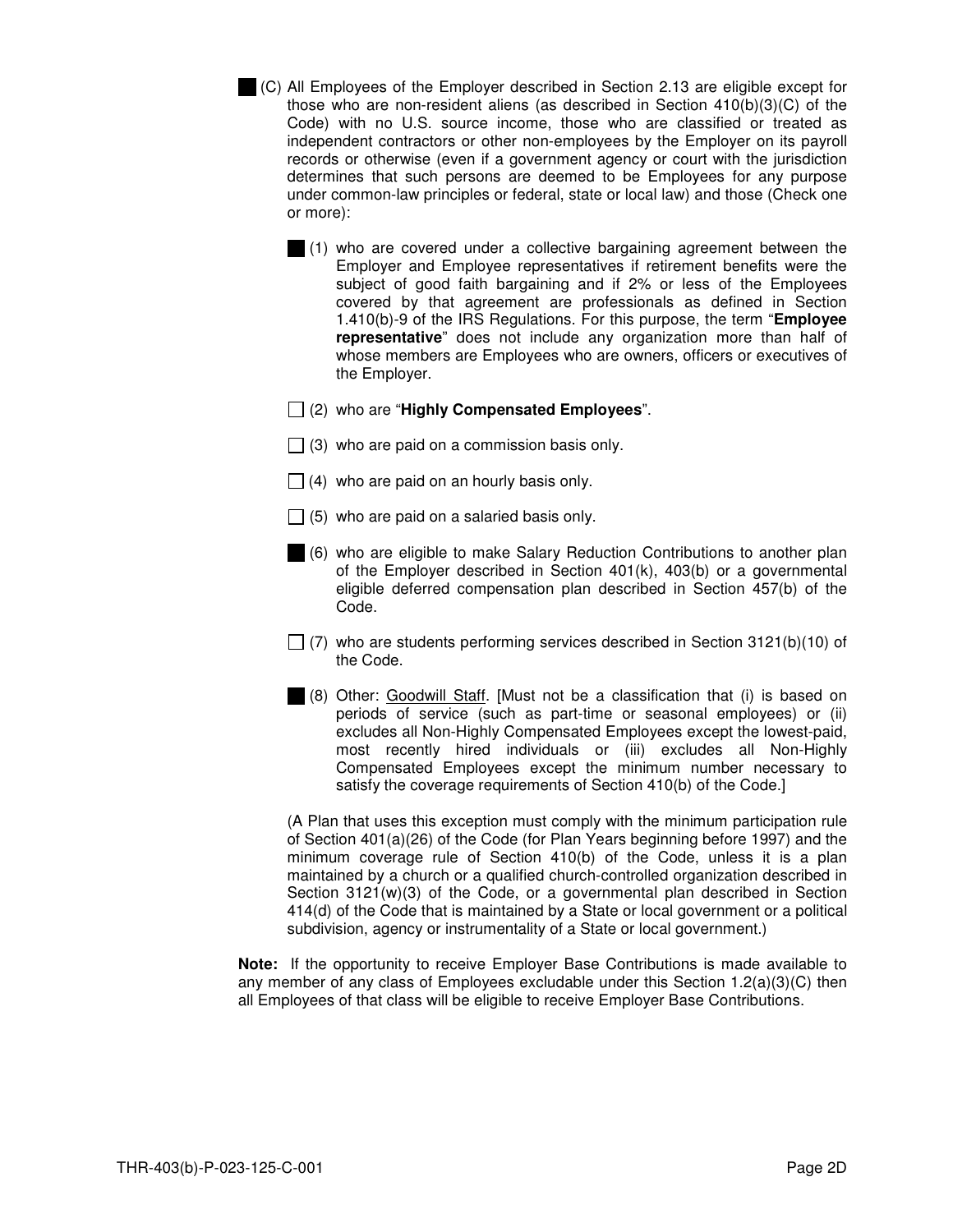#### (b) MINIMUM AGE AND SERVICE REQUIREMENTS:

# (1) SALARY REDUCTION CONTRIBUTIONS

 $\Box$  (A) Salary Reduction Contributions are not permitted under this Plan.

(B) Salary Reduction Contributions are permitted under this Plan.

- (i) Age Requirement
	- (1) There shall be no minimum age requirement.
	- $\Box$  (2) The minimum age requirement is  $\Box$
- (ii) Service Requirement
	- (1) There shall be no minimum service requirement.
	- $\Box$  (2) The minimum service requirement is  $\Box$  Months of Eligibility Service [not to exceed 12 Months] whether or not completed consecutively. For this purpose, a Month of Eligibility Service means a month of Vesting Service determined in accordance with Sections 3.3 and 3.4 but without regard to Section 1.5(c).
	- $\Box$  (3) The minimum Year(s) of Service requirement is \_\_\_\_\_ Year(s) of Service.

**Note:** There shall be no minimum age requirement and no minimum service requirement to make Salary Reduction Contributions under this Plan unless the Employer is a church or a qualified church-controlled organization described in Section 3121(w)(3) of the Code.

#### (2) EMPLOYER MATCHING CONTRIBUTIONS

 $\Box$  (A) Employer Matching Contributions are not permitted under this Plan.

- (B) Employer Matching Contributions are permitted under this Plan.
	- (i) Age Requirement
		- (1) There shall be no minimum age requirement.
		- $\Box$  (2) The minimum age requirement is \_\_\_\_\_.

**Note:** The minimum age required for eligibility generally may not exceed age 21. However, an educational institution described in Section  $410(a)(1)(B)(ii)$  of the Code may require a minimum age up to age 26, if the plan provides for 100% vesting upon the completion of no more than one Year of Vesting Service and does not require more than one Year of Service for eligibility. In addition, a plan maintained by a church or a qualified church-controlled organization described in Section 3121(w)(3) of the Code, or a governmental plan described in Section 414(d) of the Code that is maintained by a State or local government or a political subdivision, agency or instrumentality thereof, may impose a minimum age requirement higher than 21.

(ii) Service Requirement



(1) There shall be no minimum service requirement.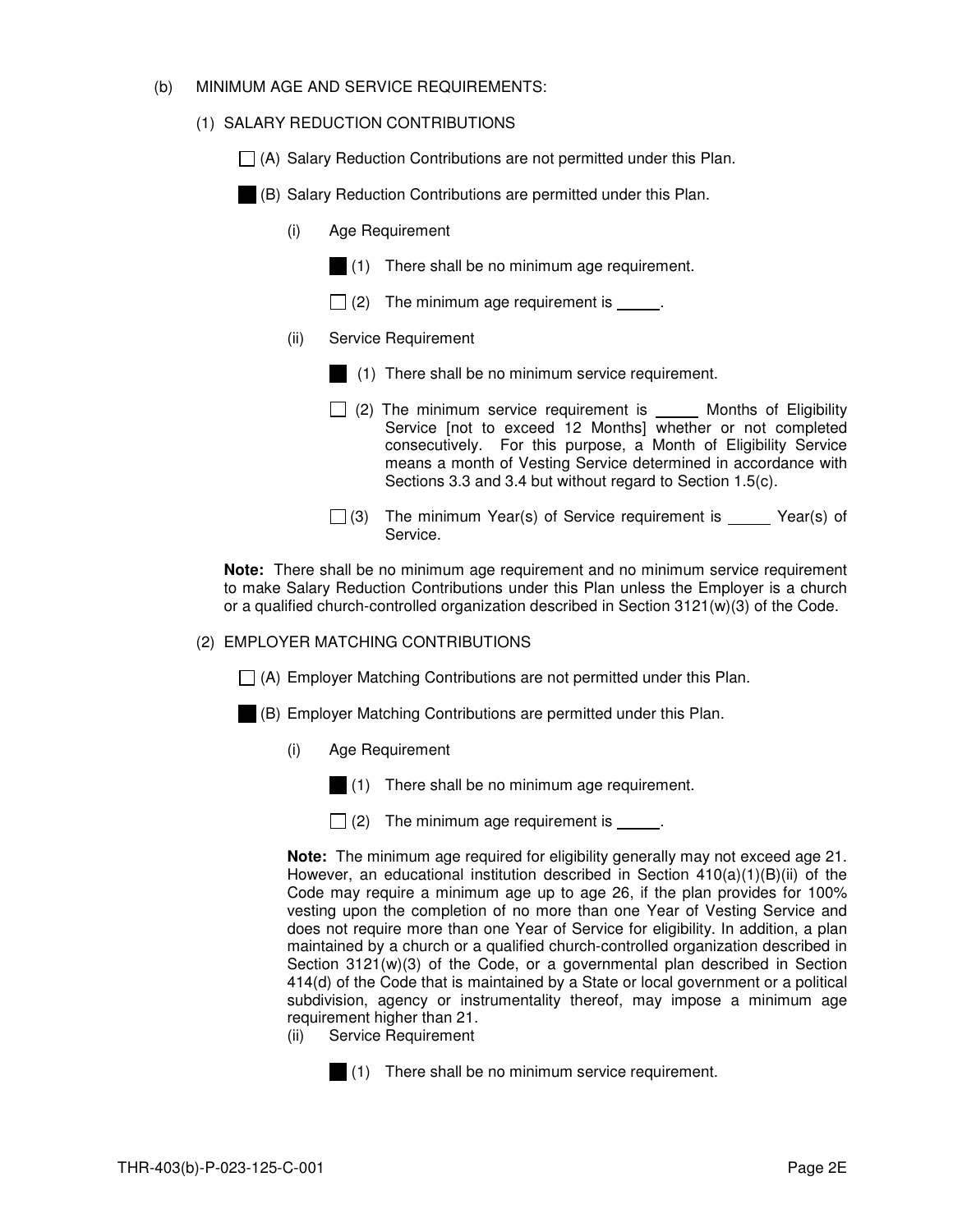- $\Box$  (2) The minimum Year(s) of Service requirement is Year(s) of Service.
- $\Box$  (3) The minimum service requirement is  $\Box$  Months of Eligibility Service (not to exceed 24 Months) whether or not completed consecutively. For this purpose, a Month of Eligibility Service means a month of Vesting Service determined in accordance with Sections 3.3 and 3.4 but without regard to Section 1.5(b).

**Note:** The minimum service requirement for eligibility generally may not exceed one year. However, up to two Years (or 24 Months) of Service may be required for eligibility, if the Plan provides for 100% vesting upon the completion of no more than two Years of Vesting Service. In addition, a plan maintained by a church or a qualified church-controlled organization described in Section 3121(w)(3) of the Code, or a governmental plan described in Section 414(d) of the Code that is maintained by a State or local government or a political subdivision, agency or instrumentality thereof, may require more than one Year of Service for eligibility.

For all Employers adopting this Plan, including those not subject to the requirements of ERISA, the definition of Eligibility Service described in Section 3 is designed to comply with the requirements of ERISA.

#### (3) EMPLOYER BASE CONTRIBUTIONS

- $\Box$  (A) Employer Base Contributions are not permitted under this Plan.
- (B) Employer Base Contributions are permitted under this Plan.
	- (i) Age Requirement
		- (1) There shall be no minimum age requirement.
		- $\Box$  (2) The minimum age requirement is  $\Box$

**Note:** The minimum age required for eligibility generally may not exceed age 21. However, an educational institution described in Section  $410(a)(1)(B)(ii)$  of the Code may require a minimum age up to age 26, if the plan provides for 100% vesting upon the completion of no more than one Year of Vesting Service and does not require more than one Year of Service for eligibility. In addition, a plan maintained by a church or qualified church-controlled organization described in Section 3121(w)(3) of the Code, or a governmental plan described in Section 414(d) of the Code that is maintained by a State or local government or a political subdivision, agency or instrumentality thereof, may impose a minimum age requirement higher than 21.

- (ii) Service Requirement
	- (1) There shall be no minimum service requirement.
	- $\Box$  (2) The minimum Year(s) of Service requirement is Year(s) of Service.
	- $\Box$  (3) The minimum service requirement is  $\Box$  Months of Eligibility Service (not to exceed 24 Months) whether or not completed consecutively. For this purpose, a Month of Eligibility Service means a month of Vesting Service determined in accordance with Sections 3.3 and 3.4 but without regard to Section 1.5(b).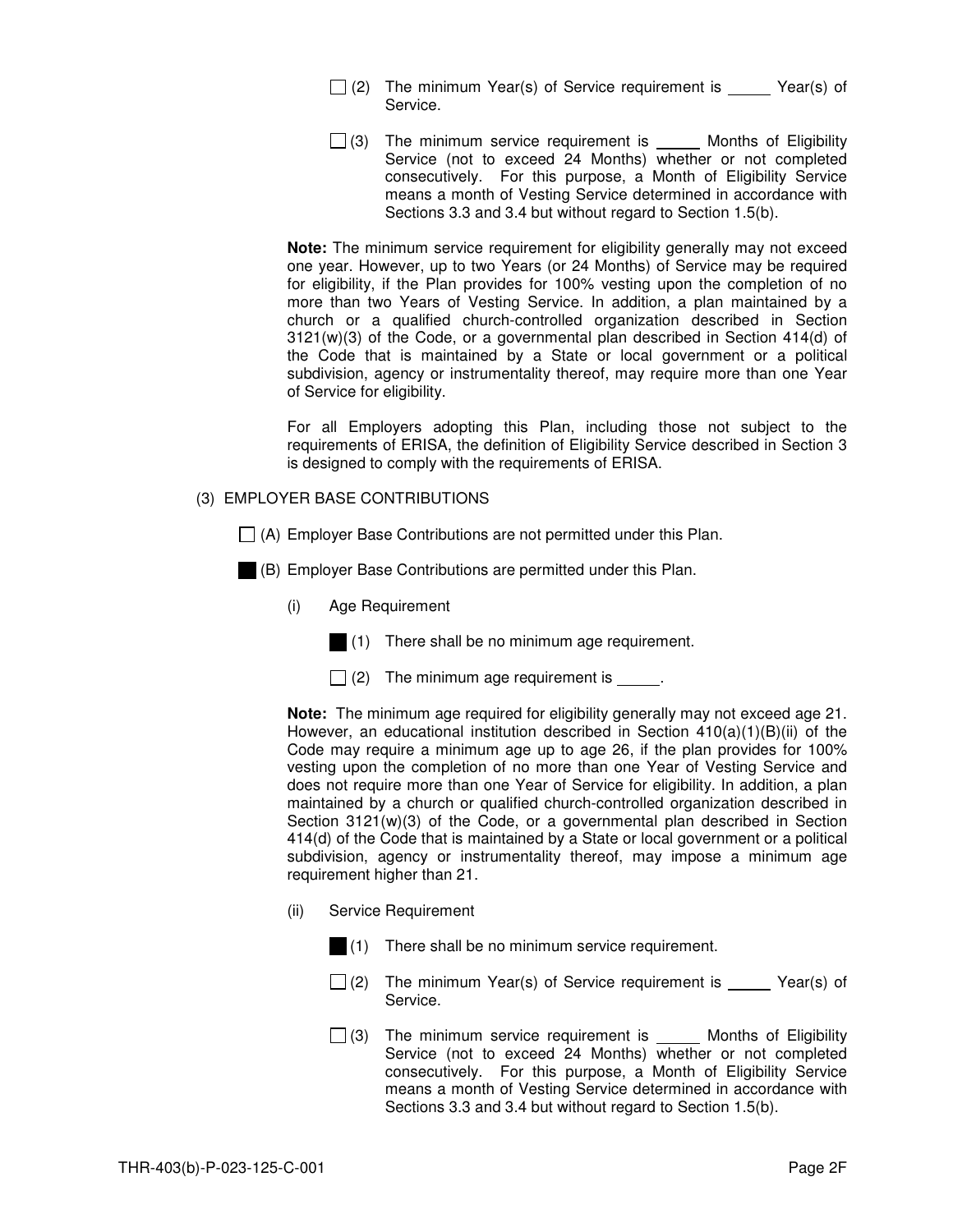**Note:** The minimum service requirement for eligibility generally may not exceed one year. However, up to two Years (or 24 Months) of Service may be required for eligibility if the Plan provides for 100% vesting upon the completion of no more than two Years of Vesting Service. In addition, a plan maintained by a church or qualified church-controlled organization described in Section  $3121(w)(3)$  of the Code, or a governmental plan described in Section 414(d) of the Code that is maintained by a State or local government or a political subdivision, agency or instrumentality thereof, may require more than one year of service for eligibility.

For all Employers adopting this Plan, including those not subject to the requirements of ERISA, the definition of Eligibility Service described in Section 3 is designed to comply with the requirements of ERISA.

- (c) YEARS OF SERVICE shall mean a period of twelve consecutive months described in Section 1.2(e) in which the Employee completes the following number of Hours of Service:
	- $\Box$  (1) 1,000 Hours of Service.
	- $\Box$  (2) \_\_\_\_\_\_ Hours of Service.

**Note:** May not exceed 1,000 Hours of Service. The Years of Service definition is intended to comply with ERISA and must be used by any Employer adopting this Plan document, even if such Employer's plan is not subject to ERISA.

- (d) PRIOR SERVICE COUNTED TOWARDS ELIGIBILITY
	- $\Box$  (1) The minimum service requirement indicated in Section 1.2(b) is waived for any Employee who has been a Participant in this Plan or a Prior Plan.
	- $\Box$  (2) The minimum service requirement indicated in Section 1.2(b) is waived for any Employee who has been a Participant in this Plan or a Prior Employer's Plan.
	- $\Box$  (3) For purposes of eligibility, an Employee's service: (check one or more)
		- $\Box$  (A) with an organization in the non-profit health or social service field;
		- $\Box$  (B) with a non-profit educational institution;

within the three-year period immediately before his employment with the Employer shall be counted towards the minimum service requirement indicated in Section 1.2(b) provided he has met the Hours of Service requirement indicated in Section 1.2(c) with such organization for any year of prior service to be counted towards eligibility under this Plan.

 $\Box$  (4) The following period(s) of service with the following organization(s) shall be counted toward the minimum service requirement for eligibility:

(specify organization(s) and period(s) of service)

 $\Box$  (5) Prior service with any other employer shall not count towards eligibility.

L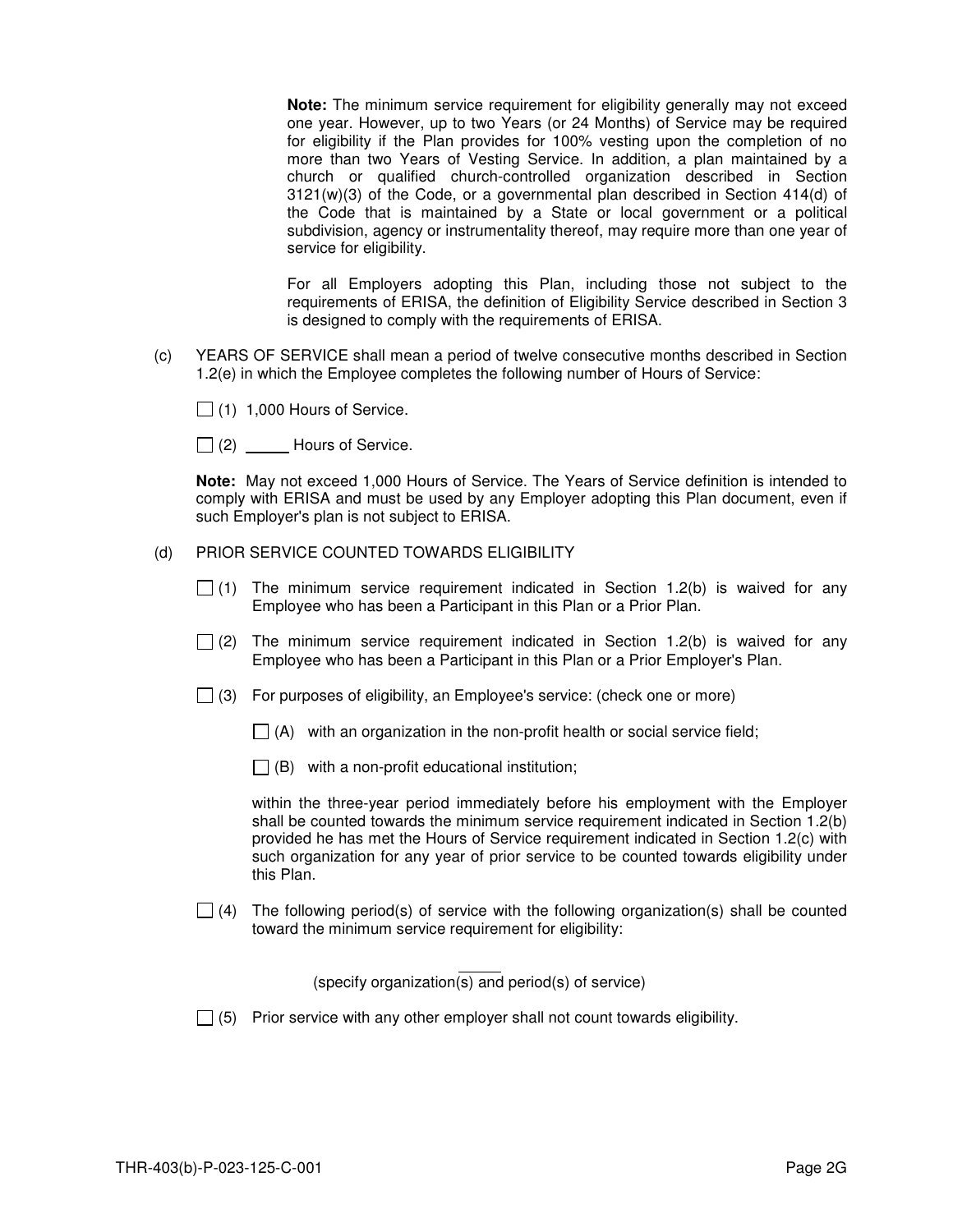#### (e) ELIGIBILITY COMPUTATION PERIOD

For purposes of determining Eligibility Service in accordance with Section 3.2, each Employee's initial eligibility computation period shall be the twelve consecutive month period beginning on the day he first performs an Hour of Service for the Employer. Each subsequent eligibility computation period shall be (Check one):

- $\Box$  (1) A twelve consecutive month period beginning on the anniversary of the day that the Employee first performed an Hour of Service for the Employer.
- $\Box$  (2) A Plan Year, beginning with the Plan Year that commences during the Employee's initial eligibility computation period. If this Section  $1.2(e)(2)$  is elected, any Employee who completes at least the number of Hours of Service selected in Section 1.2(c) during both his initial eligibility computation period and the Plan Year in which that period ends will be credited with two years of eligibility service, even if that means that certain Hours of Service are counted twice.

# **1.3 CONTRIBUTIONS**

- (a) SALARY REDUCTION CONTRIBUTIONS (Complete (1), (2) and (3) below):
	- (1) Amount of Salary Reduction Contributions: Subject to Section 5.1, any Participant who satisfies the eligibility requirements of Sections  $1.2(a)$  and  $(b)(1)$  may direct his Employer to make Salary Reduction Contributions to this Plan on his behalf for any Plan Year equal to a dollar amount or percentage amount that is no more than 100% of his Compensation for that year.

 **Note:** The maximum permissible Salary Reduction Contribution must be 100% of Compensation for any Plan Year ending after 2001.

(2) Automatic Enrollment: (Check one):

Choose either an Automatic Contribution Arrangement (ACA) or Eligible Automatic Contribution Arrangement (EACA), below)

- (A) Automatic Contribution Arrangement (ACA): (Select (1) or (2) below.)
	- $\Box$  (1) New Participants. All Employees who become Participants on or after (the effective date of this provision) shall be deemed to have directed the Employer to make Salary Reduction Contributions on his behalf effective as of the first pay period beginning on or after the later of (i) the Entry Date that he begins (or resumes) participation in the Plan or (ii) the day that he satisfies the eligibility requirements of 1.2(a)(1) and (b)(1).

The amount contributed on behalf of such Participant shall be: (Complete (i), or (ii) below)

- $\Box$  (i) Fixed Percentage. The amount contributed on behalf of each such Participant shall be % of his Compensation for each Plan Year in which Automatic Enrollment Contributions are made on his behalf.
- (ii) Nonqualified Graduated Percentage. The amount contributed<br>on behalf of each such Participant shall be % of his on behalf of each such Participant shall be Compensation for the initial Plan Year in which Automatic Enrollment Contributions are made on his behalf, increasing as follows in subsequent Plan Years per the following schedule: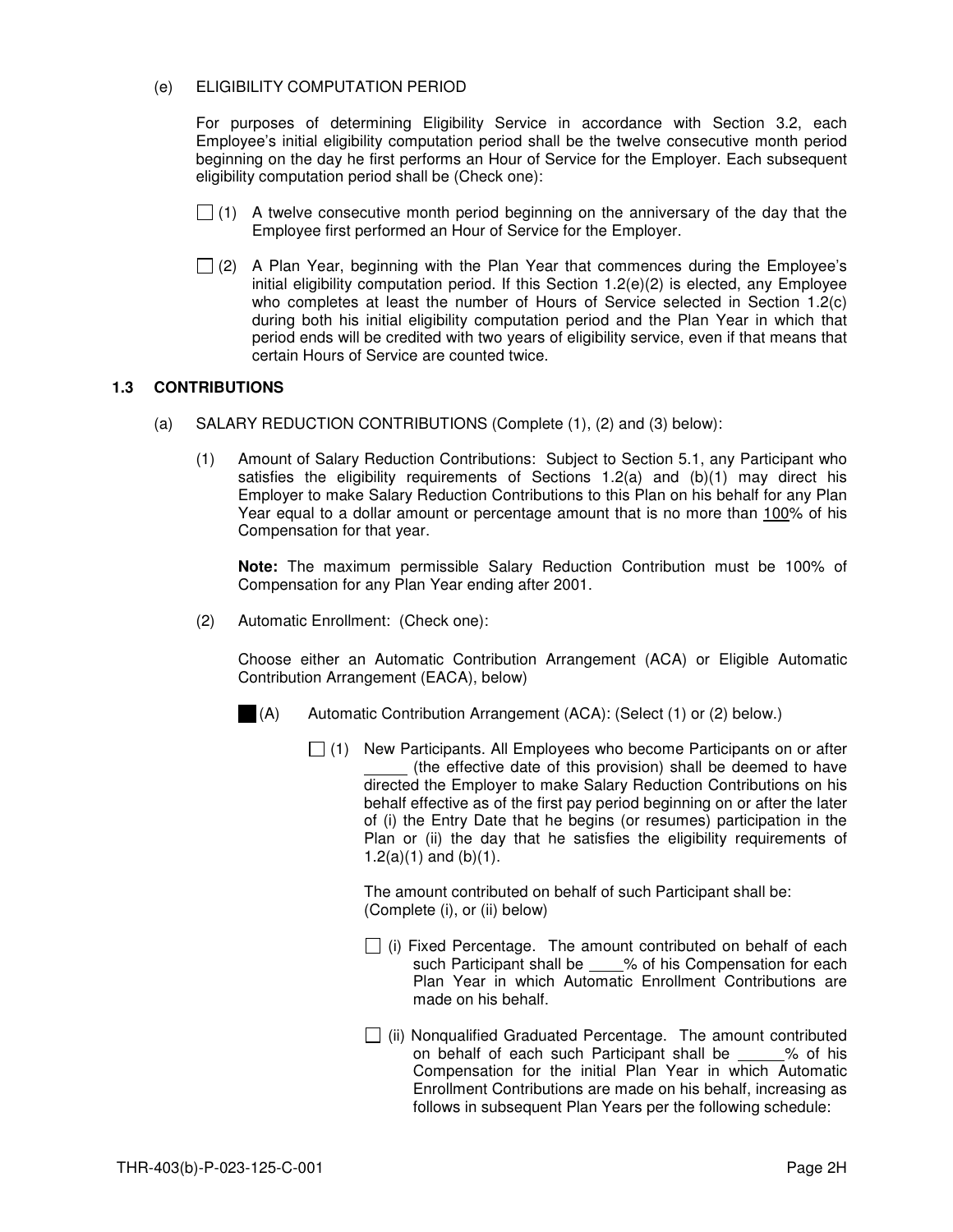% for the first Plan Year following the Plan Year in which Automatic Enrollment Contributions commenced.

 % for the second Plan Year following the Plan Year in which Automatic Enrollment Contributions commenced.

 % for the third Plan Year following the Plan Year in which Automatic Enrollment Contributions commenced.

 % for the Plan Year following the Plan Year in which Automatic Enrollment Contributions commenced.

**EXECUTE:** % for the **Plan Year following the Plan Year in** which Automatic Enrollment Contributions commenced.

% for the \_\_\_\_\_\_ (and each subsequent) Plan Year following the Plan Year in which Automatic Enrollment Contributions commenced.

No contributions made pursuant to this provision will be treated as Roth Contributions described in Section 402A of the Code.

 (2) New and Current Participants. Unless he elects otherwise on a form provided by the Plan Administrator, a Participant shall be deemed to have directed the Employer to make Salary Reduction Contributions on his behalf effective as of the first pay period beginning on or after the latest of (i) July 1, 2018 (the effective date of this provision) or (ii) the Entry Date that he begins (or resumes) participation in the Plan, or (iii) the date that he satisfies the eligibility requirements of  $1.2(a)(1)$ and  $(b)(1)$ .

The amount contributed on behalf of such Participant shall be: (Complete (i), or (ii) below)

- (i) Fixed Percentage. The amount contributed on behalf of each such Participant shall be 1% of his Compensation for each Plan Year in which Automatic Enrollment Contributions are made on his behalf.
- $\Box$  (ii) Nonqualified Graduated Percentage. The amount contributed on behalf of each such Participant shall be % of his Compensation for the initial Plan Year in which Automatic Enrollment Contributions are made on his behalf, increasing as follows in subsequent Plan Years per the following schedule:

 % for the first Plan Year following the Plan Year in which Automatic Enrollment Contributions commenced.

 % for the second Plan Year following the Plan Year in which Automatic Enrollment Contributions commenced.

 % for the third Plan Year following the Plan Year in which Automatic Enrollment Contributions commenced.

 % for the Plan Year following the Plan Year in which Automatic Enrollment Contributions commenced.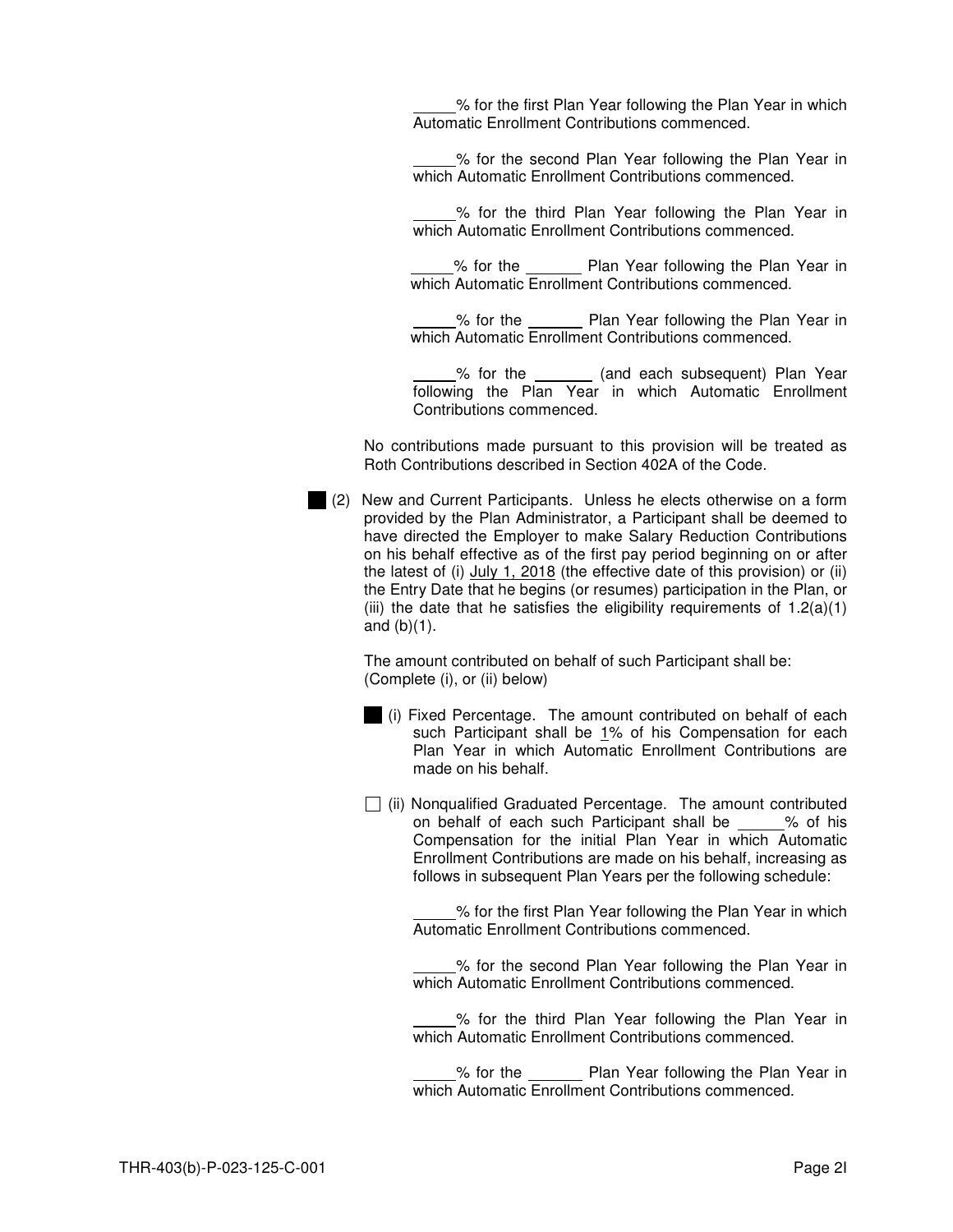% for the \_\_\_\_\_\_\_\_ Plan Year following the Plan Year in which Automatic Enrollment Contributions commenced.

% for the \_\_\_\_\_\_\_ (and each subsequent) Plan Year following the Plan Year in which Automatic Enrollment Contributions commenced.

No contributions made pursuant to this provision will be treated as Roth Contributions described in Section 402A of the Code.

#### **Note: For the ACA Provision, the Plan will not provide the 90-day opt-out withdrawal provision.**

 $\Box$  (B) Eligible Automatic Contribution Arrangement (EACA): (Select (1) or (2) below.)

> $\Box$  (1) New Participants. All Employees who become Participants on or after (the effective date of this provision) shall be deemed to have directed the Employer to make Salary Reduction Contributions on his behalf effective as of the first pay period beginning on or after the later of (i) the Entry Date that he begins (or resumes) participation in the Plan or (ii) the day that he satisfies the eligibility requirements of 1.2(a)(1) and (b)(1).

> > The amount contributed on behalf of such Participant shall be: (Complete (i), or (ii) below)

- $\Box$  (i) Fixed Percentage. The amount contributed on behalf of each such Participant shall be \_\_\_\_% of his Compensation for each Plan Year in which Automatic Enrollment Contributions are made on his behalf.
- $\Box$  (ii) Nonqualified Graduated Percentage. The amount contributed on behalf of each such Participant shall be % of his Compensation for the initial Plan Year in which Automatic Enrollment Contributions are made on his behalf, increasing as follows in subsequent Plan Years per the following schedule:

 % for the first Plan Year following the Plan Year in which Automatic Enrollment Contributions commenced.

 % for the second Plan Year following the Plan Year in which Automatic Enrollment Contributions commenced.

 % for the third Plan Year following the Plan Year in which Automatic Enrollment Contributions commenced.

% for the \_\_\_\_\_\_\_\_ Plan Year following the Plan Year in which Automatic Enrollment Contributions commenced.

% for the Plan Year following the Plan Year in which Automatic Enrollment Contributions commenced.

% for the **constant (and each subsequent)** Plan Year following the Plan Year in which Automatic Enrollment Contributions commenced.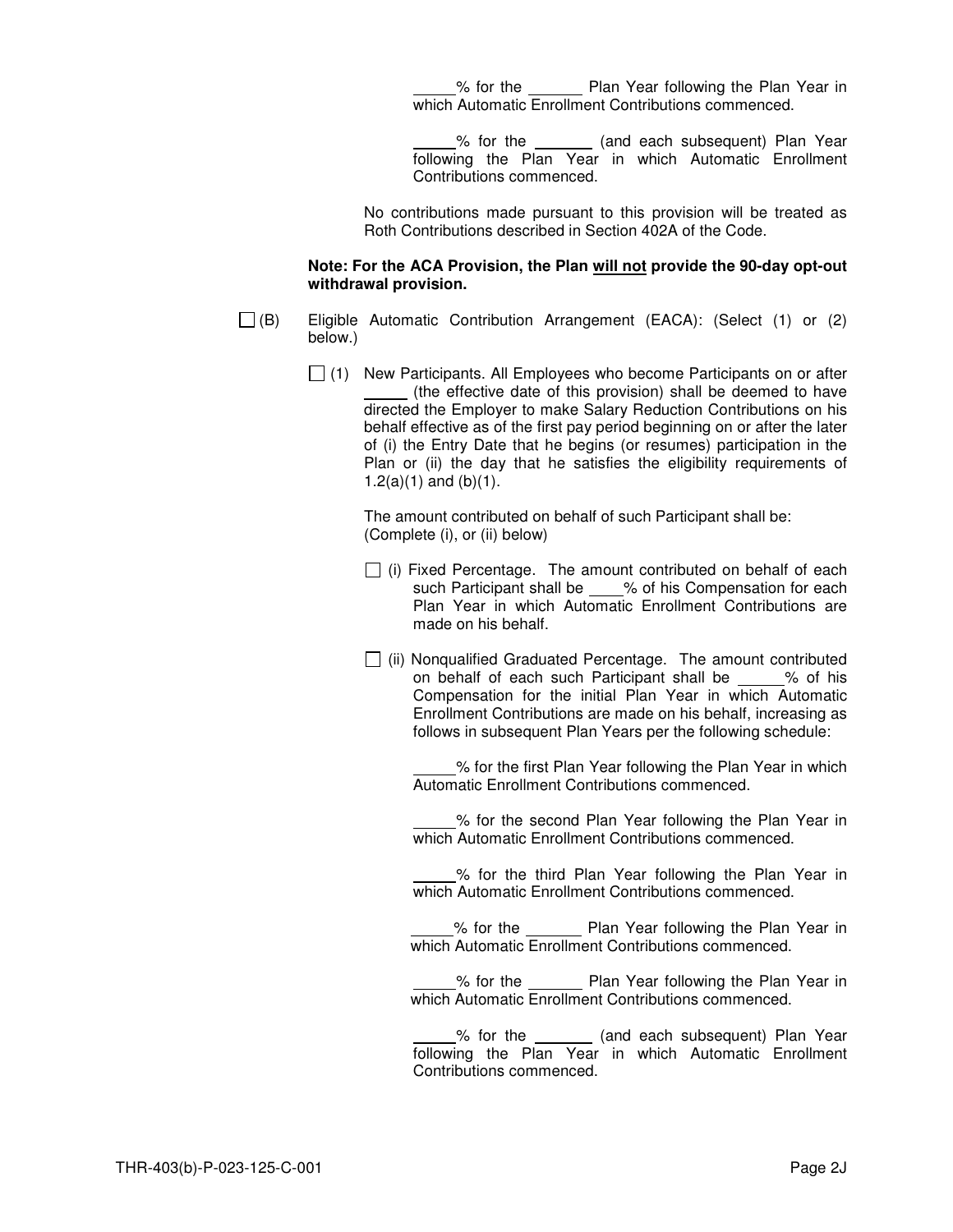No contributions made pursuant to this provision will be treated as Roth Contributions described in Section 402A of the Code.

 $\Box$  (2) New and Current Participants. Unless he elects otherwise on a form provided by the Plan Administrator, a Participant shall be deemed to have directed the Employer to make Salary Reduction Contributions on his behalf effective as of the first pay period beginning on or after the latest of  $(i)$  (the effective date of this provision) or  $(ii)$  the Entry Date that he begins (or resumes) participation in the Plan, or (iii) the date that he satisfies the eligibility requirements of  $1.2(a)(1)$  and  $(b)(1)$ .

The amount contributed on behalf of such Participant shall be: (Complete (i), or (ii) below)

- $\Box$  (i) Fixed Percentage. The amount contributed on behalf of each such Participant shall be \_\_\_\_% of his Compensation for each Plan Year in which Automatic Enrollment Contributions are made on his behalf.
- $\Box$  (ii) Nonqualified Graduated Percentage. The amount contributed on behalf of each such Participant shall be % of his Compensation for the initial Plan Year in which Automatic Enrollment Contributions are made on his behalf, increasing as follows in subsequent Plan Years per the following schedule:

% for the first Plan Year following the Plan Year in which Automatic Enrollment Contributions commenced.

% for the second Plan Year following the Plan Year in which Automatic Enrollment Contributions commenced.

 % for the third Plan Year following the Plan Year in which Automatic Enrollment Contributions commenced.

**Solutify** September 2016 Merry Star following the Plan Year in which Automatic Enrollment Contributions commenced.

 % for the Plan Year following the Plan Year in which Automatic Enrollment Contributions commenced.

% for the \_\_\_\_\_\_\_ (and each subsequent) Plan Year following the Plan Year in which Automatic Enrollment Contributions commenced.

No contributions made pursuant to this provision will be treated as Roth Contributions described in Section 402A of the Code.

#### **Note: For the EACA Provision, the Plan will provide the 90-day opt-out withdrawal provision.**

 $\Box$  (C) No Automatic Enrollment. Unless he elects otherwise on a form provided by the Plan Administrator, a Participant shall be deemed to have directed the Employer **not** to make Salary Reduction Contributions to the Plan on his behalf.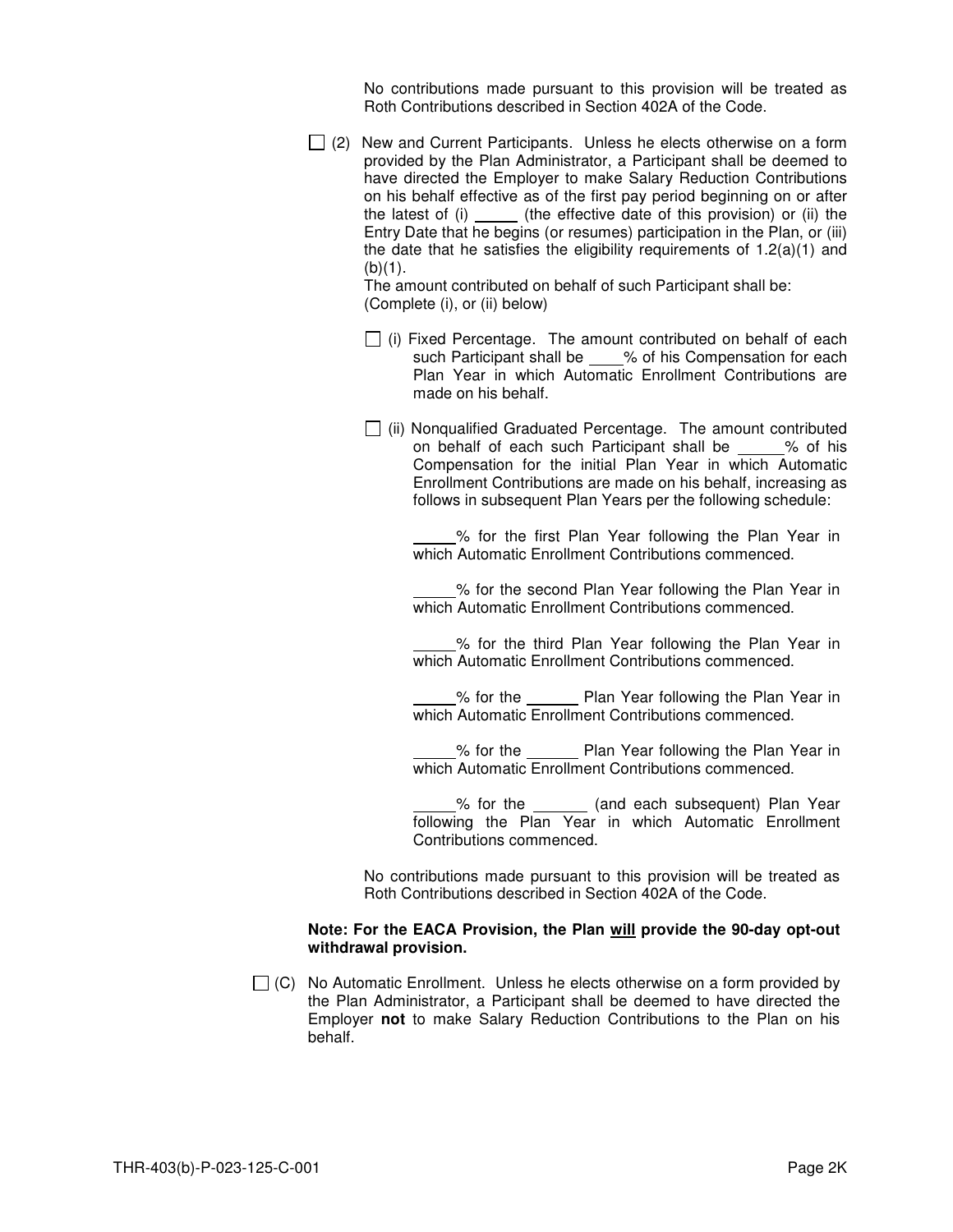(3) Roth Contributions: A Participant who has elected to make Salary Reduction Contributions in accordance with Sections 1.3(a)(1) and 5.1: (Check one):

 $\Box$  (1) may

(2) may not

irrevocably designate all or part of those contributions as Roth Contributions described in Section 402A of the Code by completing a form provided by the Plan Administrator.

**Note**: A plan that does not permit Participants to make designated Roth Contributions may not accept rollovers of such contributions under Section 5.11.

- (b) EMPLOYER MATCHING CONTRIBUTIONS (Complete (1) or (2), (3) and (4) below)
	- (1) **No Contribution**. No Employer Matching Contributions shall be provided under this Plan.
	- (2) Subject to Section 5.2, the Employer shall make Employer Matching Contributions to the Plan on behalf of a Participant provided that (Check one):

(A) He satisfies the eligibility requirements of Sections 1.2(a) and (b)(2).

- $\Box$  (B) He satisfies the eligibility requirements of Sections 1.2(a) and (b)(2) and he is an Employee on the Accounting Date of that Plan Year.
- $\Box$  (C) He satisfies the eligibility requirements of Sections 1.2(a) and (b)(2), he completes or more (at least 500 but no more than 1,000) Hours of Service during that Plan Year, and he is an Employee on the Accounting Date of that Plan Year.
- $\Box$  (D) He satisfies the eligibility requirements of Sections 1.2(a) and (b)(2) and he either (i) is an Employee on the Accounting Date of that Plan Year, or (ii) severed employment with the Employer during that Plan Year due to retirement, death, disability or military service.
- $\Box$  (E) He satisfies the eligibility requirements of Section 1.2(a) and (b)(2) and he either (i) completes \_\_\_\_\_ (at least 500 but no more than 1,000) Hours of Service during that Plan year, and is an Employee on the Accounting Date of that Plan Year, or (ii) severed employment with the Employer during that Plan Year due to retirement, death, disability or military service.
- (3) Each Participant who satisfies the requirements of Section 1.3(b)(2) for a Plan Year shall receive an allocation of Employer Matching Contributions for that Plan Year determined according to the following formula. (Check one contribution formula):
	- (A) Fixed Percentage. Such allocation shall be an amount equal to 100% of his Salary Reduction Contributions described in Section 1.3(a) that were deferred during that Plan Year while he satisfied the participation requirements for Employer Matching Contributions, and that do not exceed 1% of his Compensation received during that Plan Year while he satisfied the participation requirements for Employer Matching Contributions.
	- $\Box$  (B) Discretionary Pro Rata. Such allocation shall be an amount equal to the Participant's pro rata share of any discretionary Employer Matching Contribution made for the Plan Year. For this purpose, the Participant's pro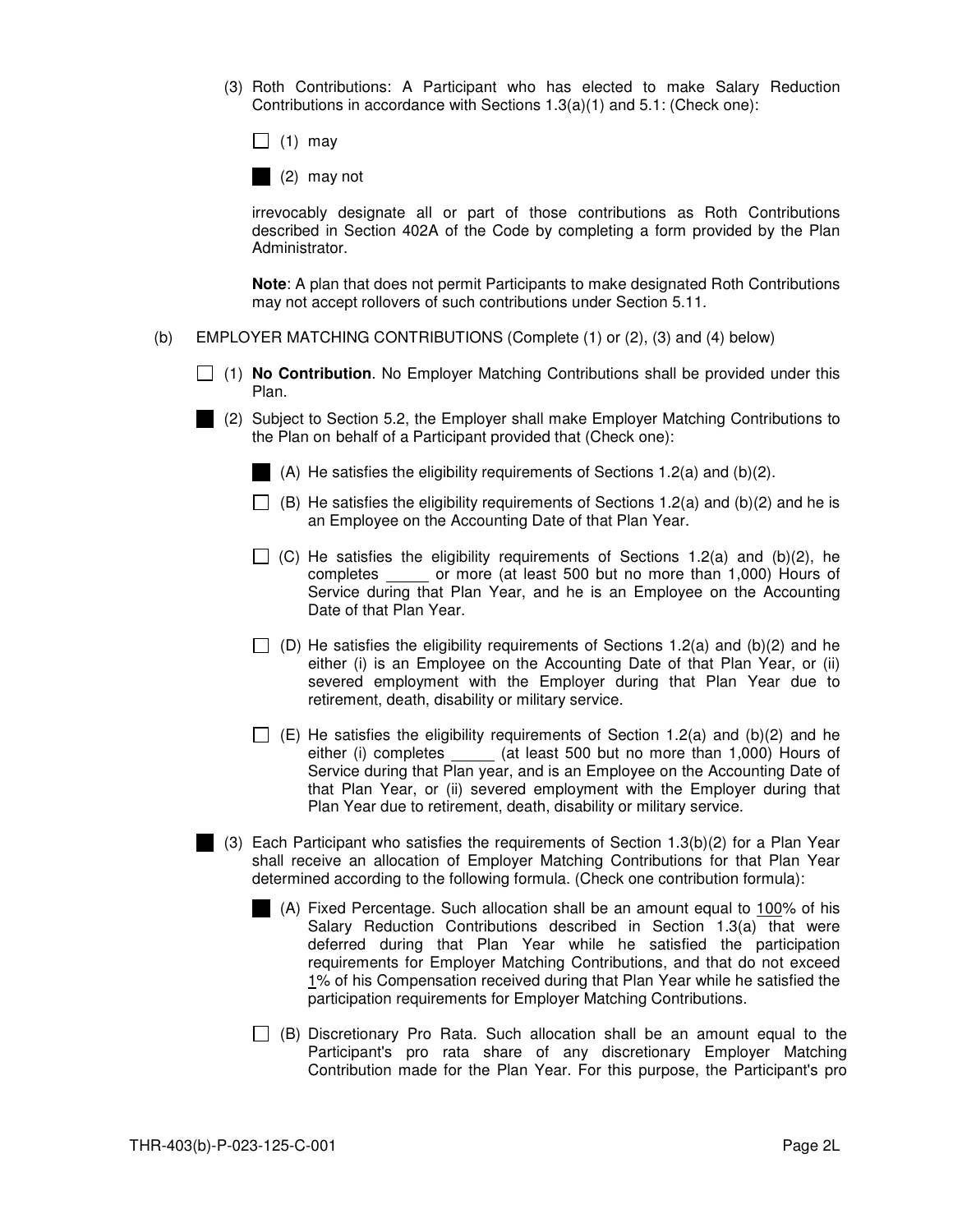rata share for a Plan Year shall be determined by multiplying any discretionary Employer Matching Contribution made for that Plan Year by a fraction, the numerator of which is the Participant's Salary Reduction Contributions described in Section 1.3(a) that were made for that Plan Year while he satisfied the participation requirements for Employer Matching Contributions and the denominator of which is the total Salary Reduction Contributions described in Section 1.3(a) that were made for that Plan Year by all Participants while they satisfied the participation requirements for Employer Matching Contributions. The Employer shall have the sole right to determine the amount of any discretionary Employer Matching Contribution made for a Plan Year.

- $\Box$  (C) Discretionary Percentage. Such allocation shall be an amount equal to a percentage of his Salary Reduction Contributions described in Section 1.3(b)(4) that were deferred during that Plan Year while he satisfied the participation requirements for Employer Matching Contributions. The Employer shall have the sole right to determine the amount allocated for each Plan Year, provided that the same percentage of Salary Reduction Contributions shall be allocated on behalf of every eligible Participant.
- $\Box$  (D) Tiered Matching Contribution Formula. Such allocation shall be equal to the sum of (i) and (ii) below:
	- (i) \_\_\_\_\_% of his Salary Reduction Contributions described in Section 1.3(b)(4) that were deferred during that Plan Year while he satisfied the participation requirements for Employer Matching Contributions and that do not exceed % of his Compensation received during that Plan Year while he satisfied the participation requirements for Employer Matching Contributions.
	- (ii) \_\_\_\_\_% of his Salary Reduction Contributions described in Section 1.3(b)(4) that were deferred during that Plan Year while he satisfied the participation requirements for Employer Matching Contributions and that exceed % (but not %) of his Compensation received during that Plan Year while he satisfied the participation requirements for Employer Matching Contributions.
- $\Box$  (E) Fixed Percentage and Discretionary Pro Rata. Such allocation shall be an amount equal to the sum of (i) and (ii) below:
	- (i) Such allocation shall be an amount equal to  $\_\_\_\%$  of his Salary Reduction Contributions described in Section  $1.3(b)(4)$  that were deferred during that Plan Year while he satisfied the participation requirements for Employer Matching Contributions, and that do not exceed % of his Compensation received during that Plan Year while he satisfied the participation requirements for Employer Matching Contributions.
	- (ii) Discretionary Pro Rata. Such allocation shall be an amount equal to the Participant's pro rata share of any discretionary Employer Matching Contribution made for the Plan Year. For this purpose, the Participant's pro rata share for a Plan Year shall be determined by multiplying any discretionary Employer Matching Contribution made for that Plan Year by a fraction, the numerator of which is the Participant's Salary Reduction Contributions described in Section 1.3(b)(4) that were made for that Plan Year while he satisfied the participation requirements for Employer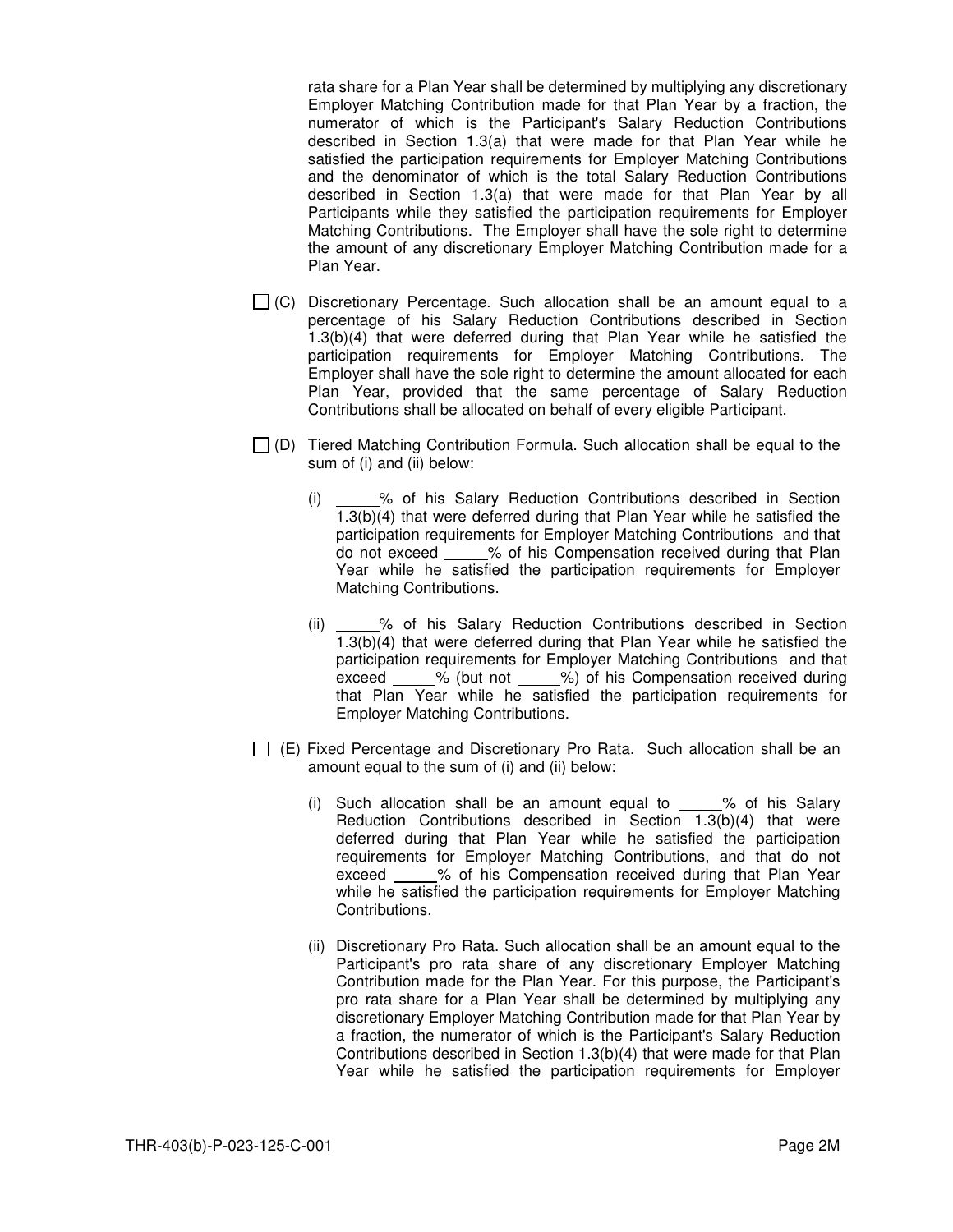Matching Contributions and the denominator of which is the total Salary Reduction Contributions described in Section 1.3(b)(4) that were made for that Plan Year by all Participants while they satisfied the participation requirements for Employer Matching Contributions. The Employer shall have the sole right to determine the amount of any discretionary Employer Matching Contribution made for a Plan Year.

A Participant shall be eligible to receive an allocation of discretionary Employer Matching Contributions for a Plan Year under this paragraph provided that (check one):

- $\Box$  (A) He satisfies the eligibility requirements of Sections 1.2(a) and (b)(1).
- $\Box$  (B) He satisfies the eligibility requirements of Sections 1.2(a) and (b)(1) and he is an Employee on the Accounting Date of that Plan Year.
- $\Box$  (C) He satisfies the eligibility requirements of Sections 1.2(a) and (b)(1), he completes or more (at least 500 but no more than 1,000) Hours of Service during that Plan Year, and he is an Employee on the Accounting Date of that Plan Year.
- $\Box$  (D) He satisfies the eligibility requirements of Sections 1.2(a) and (b)(1) and he either (i) is an Employee on the Accounting Date of that Plan Year, or (ii) severed employment with the Employer during that Plan Year due to retirement, death, disability or military service.
- $\Box$  (E) He satisfies the eligibility requirements of Section 1.2(a) and (b)(1) and he either (i) completes \_\_\_\_\_\_ (at least 500 but no more than 1,000) Hours of Service during the Plan Year, and is an Employee on the Accounting Date of that Plan Year, or (ii) severed employment with the Employer during that Plan Year due to retirement, death, disability or military service.
- $\Box$  (F) Fixed Percentage and Discretionary Percentage. Such allocation shall be an amount equal to the sum of (i) and (ii) below:
	- (i) Such allocation shall be an amount equal to % of his Salary Reduction Contributions described in Section 1.3(b)(4) that were deferred during that Plan Year while he satisfied the participation requirements for Employer Matching Contributions, and that do not exceed % of his Compensation received during that Plan Year while he satisfied the participation requirements for Employer Matching Contributions.
	- (ii) Discretionary Percentage. Such allocation shall be an amount equal to a percentage of his Salary Reduction Contributions described in Section 1.3(b)(4) that were deferred during that Plan Year while he satisfied the participation requirements for Employer Matching Contributions. The Employer shall have the sole right to determine the amount allocated for each Plan Year, provided that the same percentage of Salary Reduction Contributions shall be allocated on behalf of every eligible Participant.

A Participant shall be eligible to receive an allocation of discretionary Employer Matching Contributions for a Plan Year under this paragraph provided that (check one):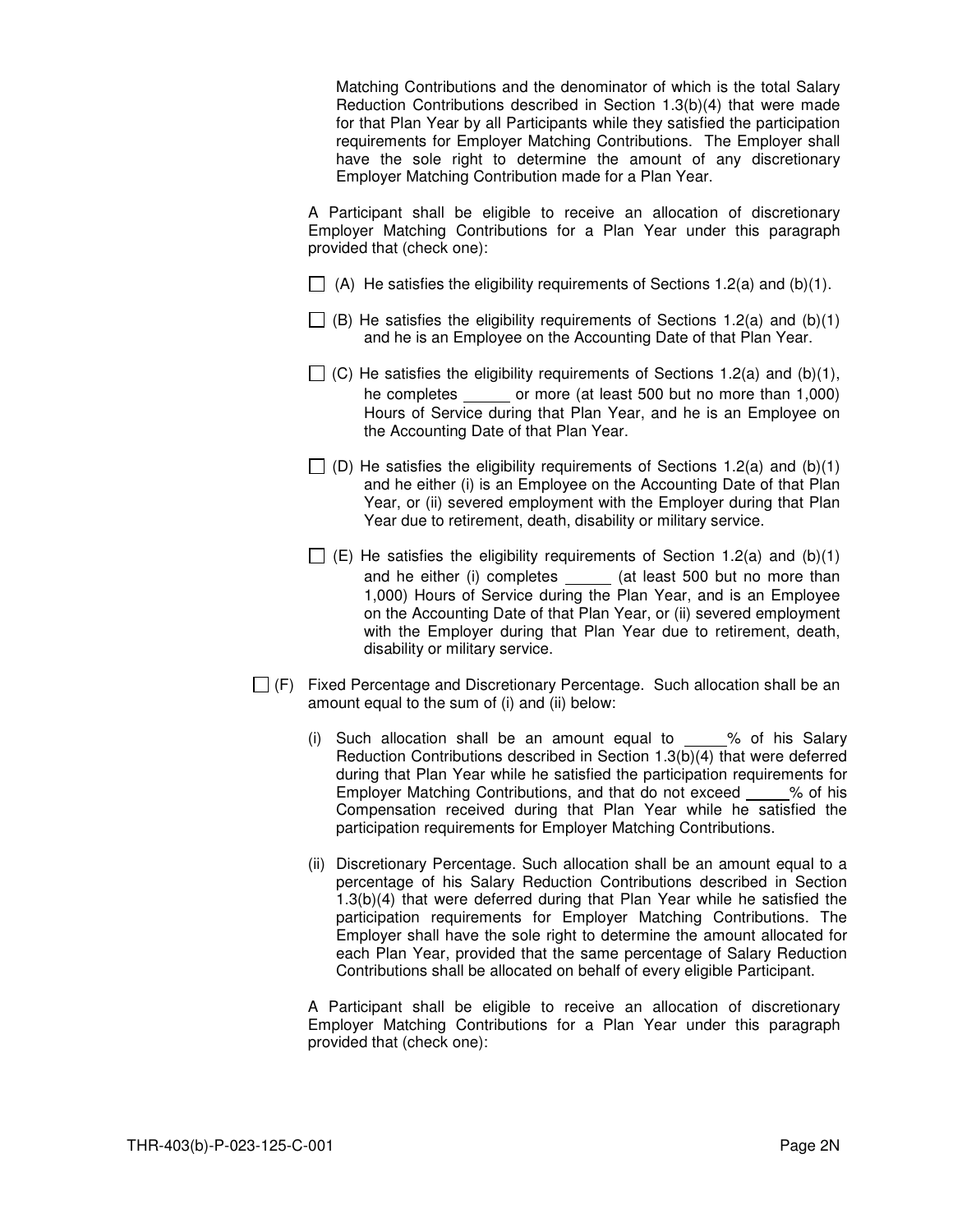- $\Box$  (A) He satisfies the eligibility requirements of Sections 1.2(a) and (b)(1).
- $\Box$  (B) He satisfies the eligibility requirements of Sections 1.2(a) and (b)(1) and he is an Employee on the Accounting Date of that Plan Year.
- $\Box$  (C) He satisfies the eligibility requirements of Sections 1.2(a) and (b)(1), he completes \_\_\_\_\_\_\_ or more (at least 500 but no more than 1,000) Hours of Service during that Plan Year, and he is an Employee on the Accounting Date of that Plan Year.
- $\Box$  (D) He satisfies the eligibility requirements of Sections 1.2(a) and (b)(1) and he either (i) is an Employee on the Accounting Date of that Plan Year, or (ii) severed employment with the Employer during that Plan Year due to retirement, death, disability or military service.
- $\Box$  (E) He satisfies the eligibility requirements of Section 1.2(a) and (b)(1) and he either (i) completes \_\_\_\_\_ (at least 500 but no more than 1,000) Hours of Service during the Plan Year, and is an Employee on the Accounting Date of that Plan Year, or (ii) severed employment with the Employer during that Plan Year due to retirement, death, disability or military service.
- (4) For the purpose of determining allocations of Employer Matching Contributions under this Plan (Check one):
	- $\Box$  (A) age 50 catch-up contributions made in accordance with Section 5.1 and Section 414(v) of the Code shall be considered Salary Reduction Contributions.
	- (B) age 50 catch-up contributions made in accordance with Section 5.1 and Section 414(v) of the Code shall not be considered Salary Reduction Contributions.
- (c) EMPLOYER BASE CONTRIBUTION (Complete (1) or (2) and (3) below:)
	- (1) **No Contribution**. No Employer Base Contributions shall be provided under this Plan.
	- (2) Subject to Section 5.2, a Participant shall be entitled to receive an allocation of Employer Base Contributions for a Plan Year, whether or not he makes Salary Reduction Contributions to this Plan for that Plan Year, provided that (Check one):
		- (A) He satisfies the eligibility requirements of Sections 1.2(a) and (b)(3).
		- $\Box$  (B) He satisfies the eligibility requirements of Sections 1.2(a) and (b)(3) and he is an Employee on the Accounting Date of that Plan Year.
		- $\Box$  (C) He satisfies the eligibility requirements of Sections 1.2(a) and (b)(3), he completes (at least 500 but no more than 1,000) Hours of Service during that Plan Year, and he is an Employee on the Accounting Date of that Plan Year.
		- $\Box$  (D) He satisfies the eligibility requirements of Sections 1.2(a) and (b)(3) and he either (i) is an Employee on the Accounting Date of that Plan Year, or (ii) severed employment with the Employer during that Plan Year due to retirement, death, disability or military service.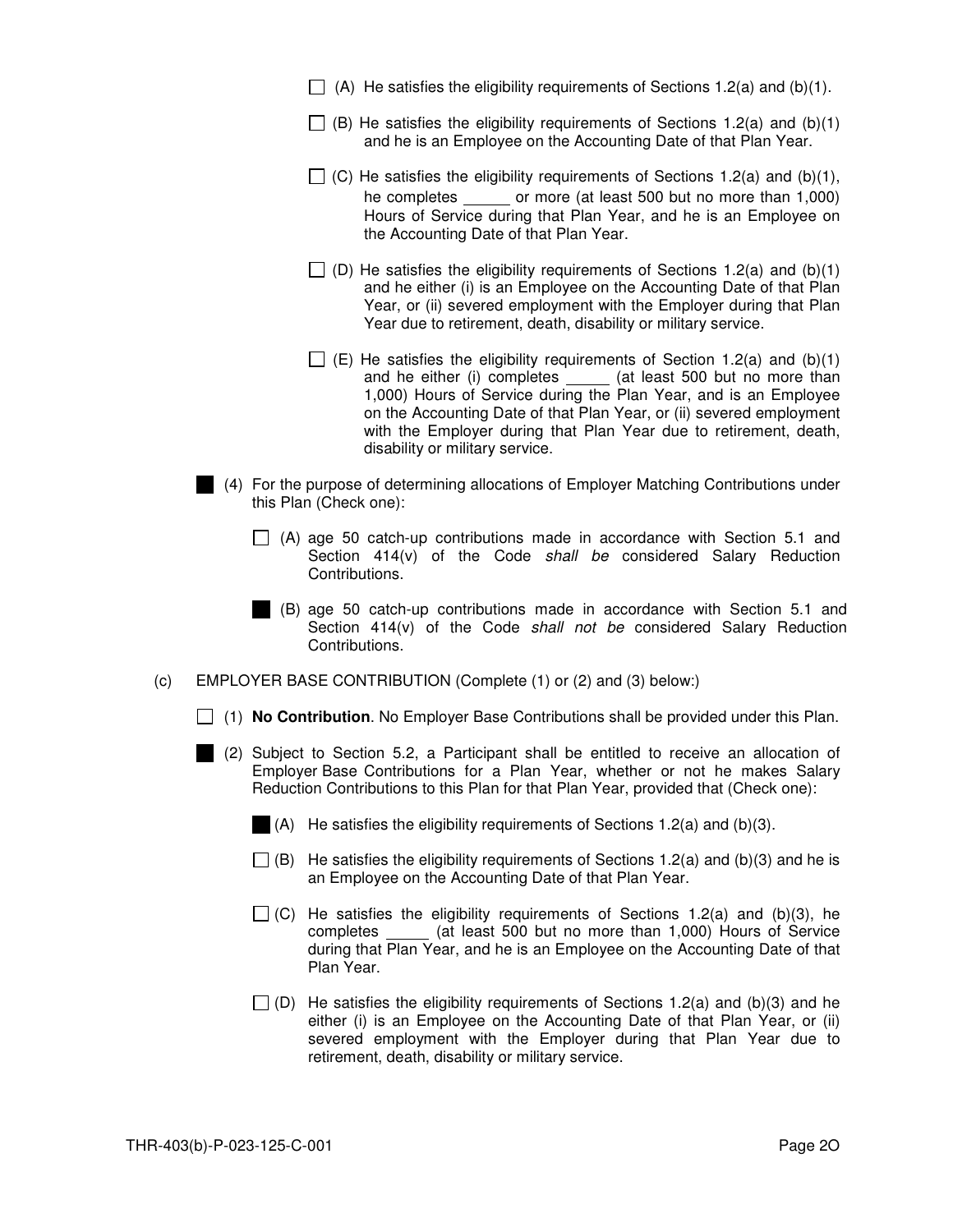- $\Box$  (E) He satisfies the eligibility requirements of Section 1.2(a) and (b)(3) and he either (i) completes \_\_\_\_\_\_ (at least 500 but no more than 1,000) Hours of Service during that Plan year, and is an Employee on the Accounting Date of that Plan Year, or (ii) severed employment with the Employer during that Plan Year due to retirement, death, disability or military service.
- (3) Each Participant who satisfies the requirements of Section 1.3(c)(2) for a Plan Year shall receive an allocation of Employer Base Contributions for that Plan Year determined according to the following formula (Check one contribution formula).
	- $\Box$  (A) Fixed Percentage. Such allocation shall be an amount equal to  $\%$  of that Participant's Compensation received during that Plan Year while he satisfied the participation requirements for Employer Base Contributions.
	- $\Box$  (B) Fixed Dollar. Such allocation shall be an amount equal to \$
	- $\Box$  (C) Discretionary Pro Rata. Such allocation shall be an amount equal to the Participant's pro rata share of any discretionary Employer Base Contribution made for the Plan Year. For this purpose, the Participant's pro rata share for a Plan Year shall be determined by multiplying any discretionary Employer Base Contribution made for that Plan Year by a fraction, the numerator of which is the Participant's Compensation received during that Plan Year while he satisfied the participation requirements for Employer Base Contributions, and the denominator of which is the total Compensation paid or made available during that Plan Year to all Participants while they satisfied the participation requirements for Employer Base Contributions. The Employer shall have the sole right to determine the amount of any discretionary Employer Base Contribution made for a Plan Year.
		- (D) Discretionary Per Capita. Such allocation shall be an amount equal to the Participant's per capita share of any discretionary Employer Base Contribution made for the Plan Year. For this purpose, the Participant's per capita share for a Plan Year shall be determined by dividing any discretionary Employer Base Contribution made for that Plan Year by the number of Participants who satisfied the participation requirements for Employer Base Contributions for that Plan Year. The Employer shall have the sole right to determine the amount of any discretionary Employer Base Contribution made for a Plan Year.
	- $\Box$  (E) Fixed Percentage Integrated with Social Security. Such allocation shall be an amount equal to the sum of  $(1)$  \_\_\_\_% of the Participant's Compensation received during that Plan Year while he satisfied the participation requirements for Employer Base Contributions, and  $(2)$  \_\_\_\_% (any percentage from 1% to 5.7%, but not to exceed the percentage in (1)) of the excess, if any, of such Compensation over the Social Security Taxable Earnings Base. The Social Security Taxable Earnings Base is the contribution and benefit base in effect on the first day of the Plan Year under Section 230 of the Social Security Act. The Employer Base Contribution on behalf of a Participant who has exceeded the cumulative permitted disparity limit shall be equal to his Compensation multiplied by the sum of the percentages in (1) and (2).

**Note:** Option (E) above may not be elected if the Employer maintains any other retirement plan that is integrated with Social Security under Section 401(l) of the Code and benefits any Participant of this Plan.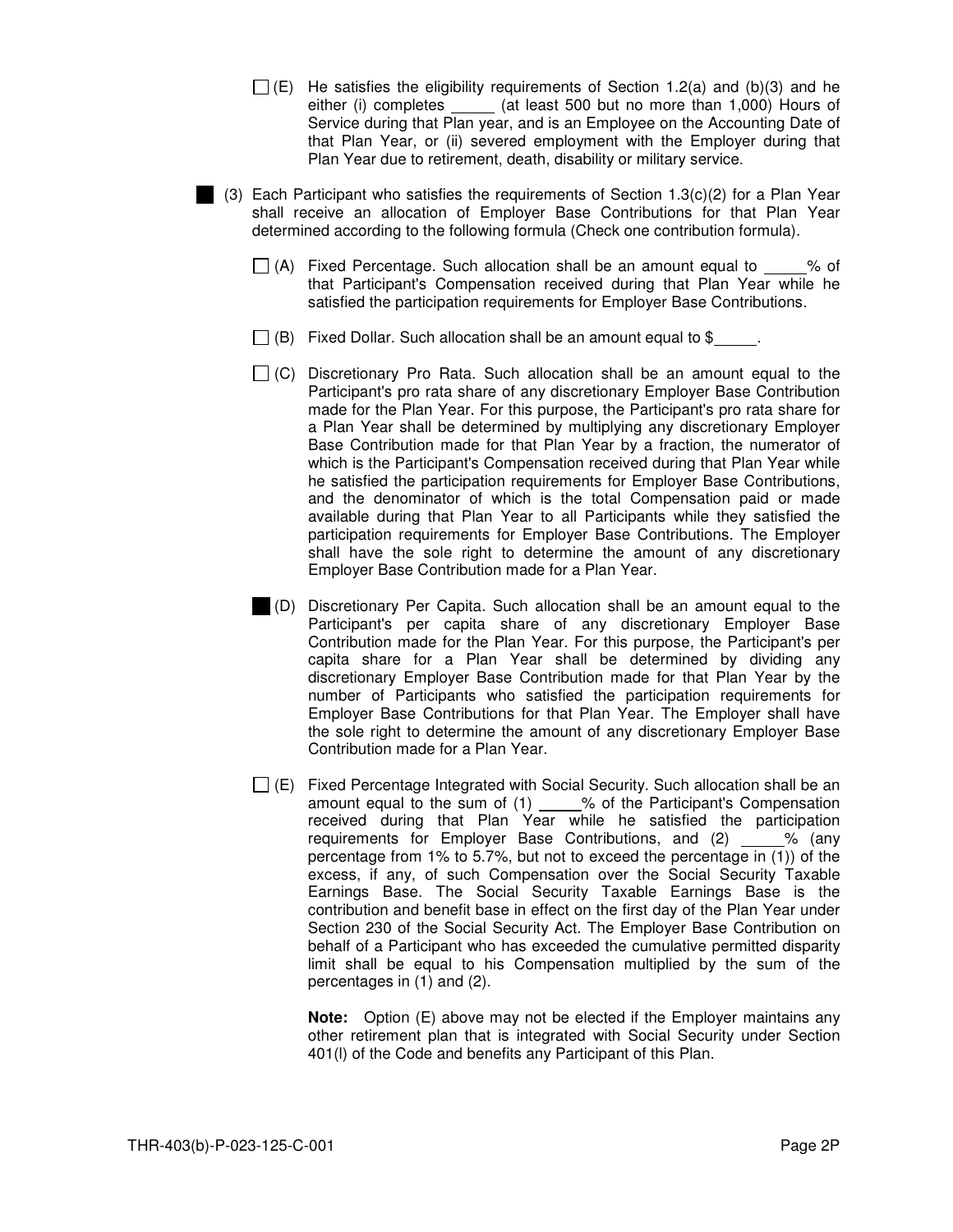For the purpose of Option (E) above, a Participant exceeds the cumulative permitted disparity limit if he satisfies the conditions of (i) and (ii) below:

- (i) The Participant benefits under a defined benefit plan or target benefit plan maintained by the Employer that is integrated with Social Security under Section 401(l) of the Code.
- (ii) The Participant is credited with more than 35 total cumulative permitted disparity years. For this purpose, "total cumulative permitted disparity years" means the total number of years credited to the Participant for allocation or accrual purposes under this Plan and any other qualified retirement plan or simplified employee pension plan ever maintained by the Employer that is integrated with Social Security under Section 401(l) of the Code (including terminated plans). For the purpose of counting the Participant's cumulative permitted disparity years, all years ending in the same calendar year shall be treated as the same year.
- $\Box$  (F) Fixed Percentage and Discretionary Pro Rata. Such allocation shall be an amount equal to the sum of (i) and (ii) below:
	- (i) An amount equal to % of that Participant's Compensation received during that Plan Year while he satisfied the participation requirements for Employer Base Contributions.
	- (ii) An amount equal to the Participant's pro rata share of any discretionary Employer Base Contribution made for the Plan Year. For this purpose, the Participant's pro rata share for a Plan Year shall be determined by multiplying any discretionary Employer Base Contribution made for that Plan Year by a fraction, the numerator of which is the Participant's Compensation received during that Plan Year while he satisfied the participation requirements for Employer Base Contributions, and the denominator of which is the total Compensation paid or made available during that Plan Year to all Participants while they satisfied the participation requirements for Employer Base Contributions. The Employer shall have the sole right to determine the amount of any discretion Employer Base Contribution made for a Plan Year.

A Participant shall be eligible to receive an allocation of discretionary Employer Base Contributions for a Plan Year under this paragraph provided that (check one):

- $\Box$  (A) He satisfies the eligibility requirements of Sections 1.2(a) and (b)(1).
- $\Box$  (B) He satisfies the eligibility requirements of Sections 1.2(a) and (b)(1) and he is an Employee on the Accounting Date of that Plan Year.
- $\Box$  (C) He satisfies the eligibility requirements of Sections 1.2(a) and (b)(1), he completes \_\_\_\_\_\_ or more (at least 500 but no more than 1,000) Hours of Service during that Plan Year, and he is an Employee on the Accounting Date of that Plan Year.
- $\Box$  (D) He satisfies the eligibility requirements of Sections 1.2(a) and (b)(1) and he either (i) is an Employee on the Accounting Date of that Plan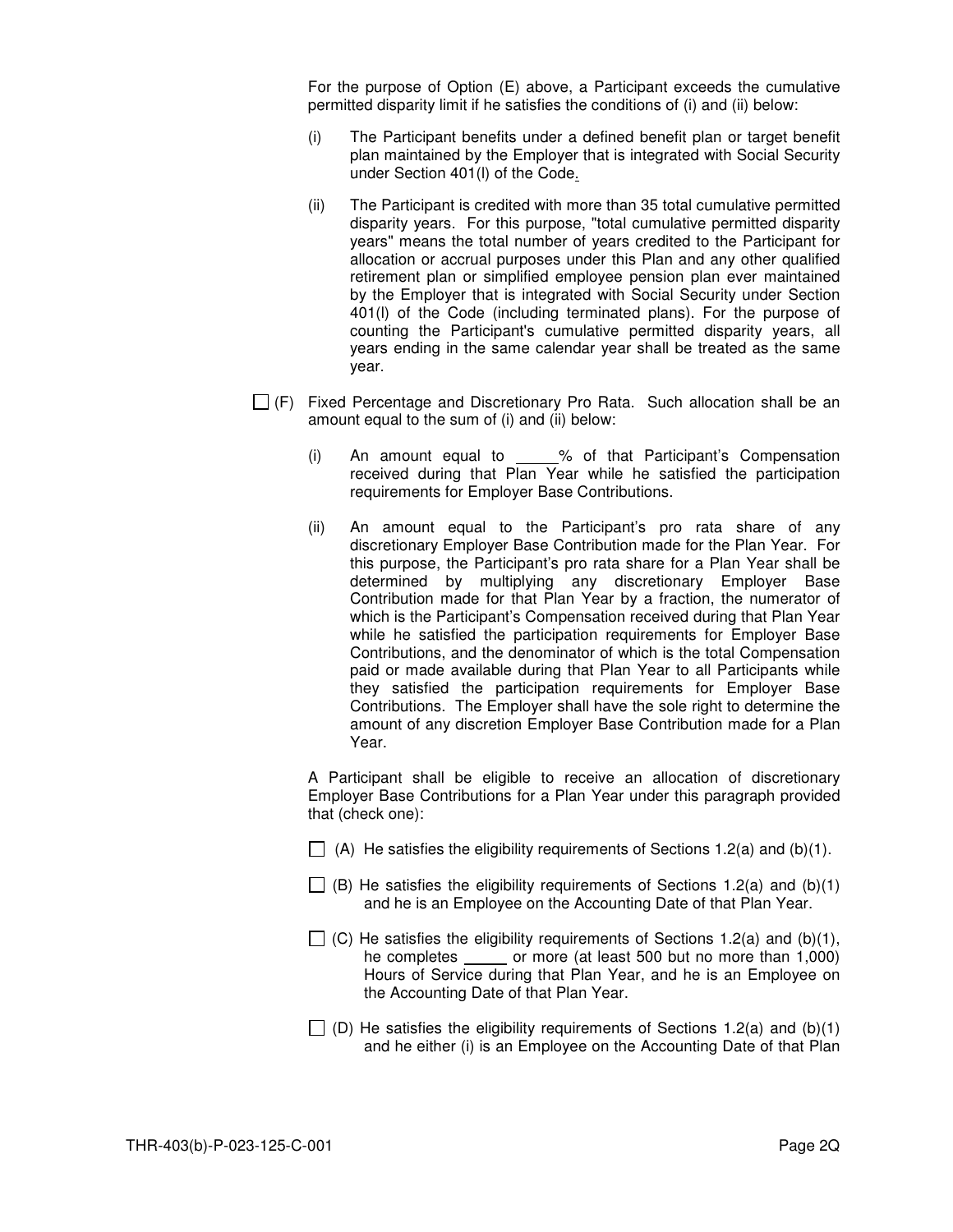Year, or (ii) severed employment with the Employer during that Plan Year due to retirement, death, disability or military service.

- $\Box$  (E) He satisfies the eligibility requirements of Section 1.2(a) and (b)(1) and he either (i) completes \_\_\_\_\_ (at least 500 but no more than 1,000) Hours of Service during the Plan Year, and is an Employee on the Accounting Date of that Plan Year, or (ii) severed employment with the Employer during that Plan Year due to retirement, death, disability or military service.
- $\Box$  (G) Fixed Percentage and Discretionary Per Capita. Such allocation shall be an amount equal to the sum of (i) and (ii) below:
	- $(i)$  An amount equal to  $\underline{\hspace{1cm}}$ % of that Participant's Compensation received during that Plan Year while he satisfied the participation requirements for Employer Base Contributions.
	- (ii) An amount equal to the Participant's per capita share of any discretionary Employer Base Contribution made for the Plan Year. For this purpose, the Participant's per capita share for a Plan Year shall be determined by dividing any discretionary Employer Base Contribution made for that Plan Year by the number of Participants who satisfied the participation requirements for Employer Base Contributions for that Plan Year. The Employer shall have the sole right to determine the amount of any discretion Employer Base Contribution made for a Plan Year.

A Participant shall be eligible to receive an allocation of discretionary Employer Base Contributions for a Plan Year under this paragraph provided that (check one):

- $\Box$  (A) He satisfies the eligibility requirements of Sections 1.2(a) and (b)(1).
- $\Box$  (B) He satisfies the eligibility requirements of Sections 1.2(a) and (b)(1) and he is an Employee on the Accounting Date of that Plan Year.
- $\Box$  (C) He satisfies the eligibility requirements of Sections 1.2(a) and (b)(1), he completes \_\_\_\_\_\_ or more (at least 500 but no more than 1,000) Hours of Service during that Plan Year, and he is an Employee on the Accounting Date of that Plan Year.
- $\Box$  (D) He satisfies the eligibility requirements of Sections 1.2(a) and (b)(1) and he either (i) is an Employee on the Accounting Date of that Plan Year, or (ii) severed employment with the Employer during that Plan Year due to retirement, death, disability or military service.
- $\Box$  (E) He satisfies the eligibility requirements of Section 1.2(a) and (b)(1) and he either (i) completes \_\_\_\_\_ (at least 500 but no more than 1,000) Hours of Service during the Plan Year, and is an Employee on the Accounting Date of that Plan Year, or (ii) severed employment with the Employer during that Plan Year due to retirement, death, disability or military service.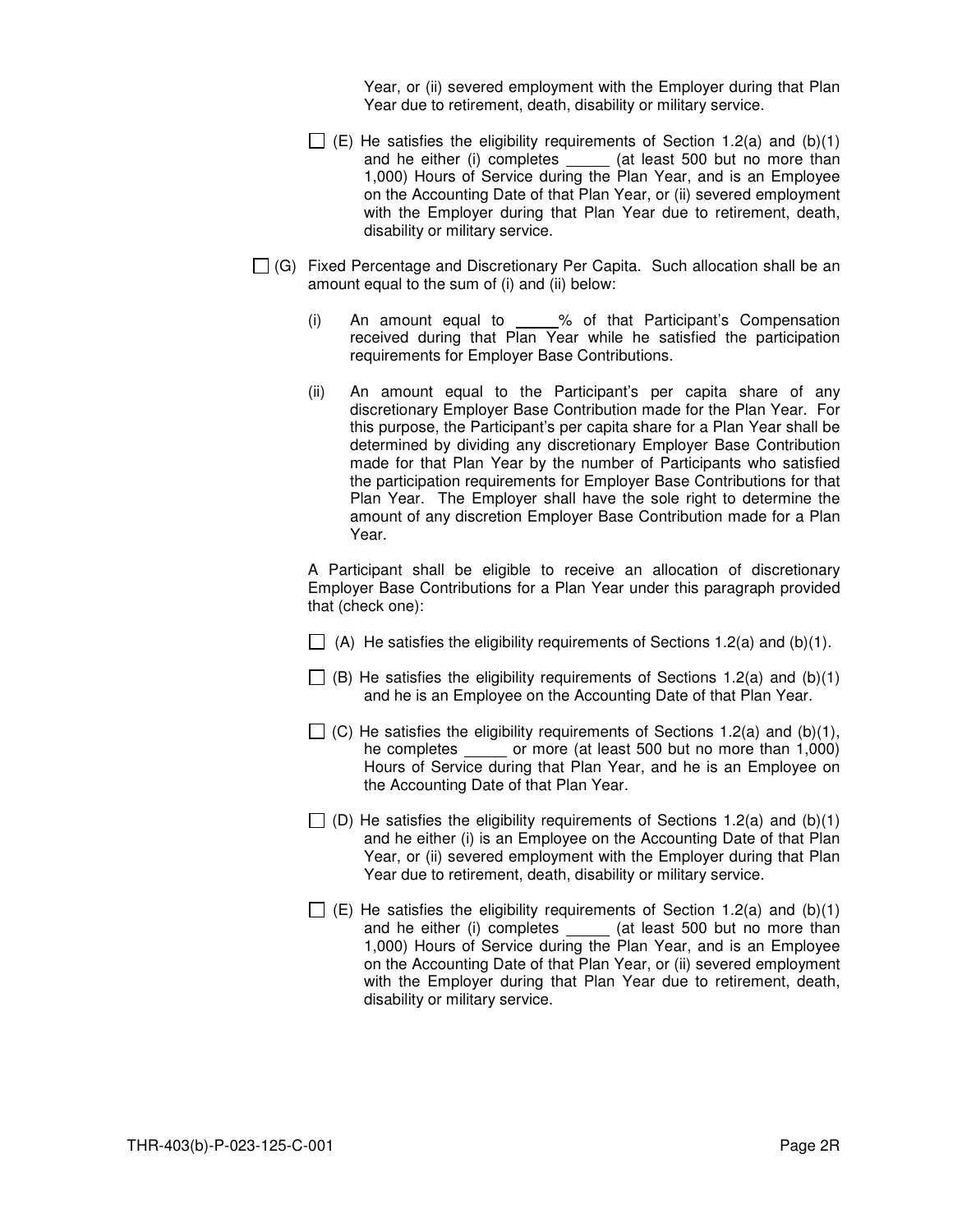- $\Box$  (H) Fixed Dollar and Discretionary Pro Rata. Such allocation shall be an amount equal to the sum of (i) and (ii) below:
	- (i) An amount equal to  $$$ .
	- (ii) An amount equal to the Participant's pro rata share of any discretionary Employer Base Contribution made for the Plan Year. For this purpose, the Participant's pro rata share for a Plan Year shall be determined by multiplying any discretionary Employer Base Contribution made for that Plan Year by a fraction, the numerator of which is the Participant's Compensation received during that Plan Year while he satisfied the participation requirements for Employer Base Contributions, and the denominator of which is the total Compensation paid or made available during that Plan Year to all Participants while they satisfied the participation requirements for Employer Base Contributions. The Employer shall have the sole right to determine the amount of any discretionary Employer Base Contribution made for a Plan Year.

A Participant shall be eligible to receive an allocation of discretionary Employer Base Contributions for a Plan Year under this paragraph provided that (check one):

- $\Box$  (A) He satisfies the eligibility requirements of Sections 1.2(a) and (b)(1).
- $\Box$  (B) He satisfies the eligibility requirements of Sections 1.2(a) and (b)(1) and he is an Employee on the Accounting Date of that Plan Year.
- $\Box$  (C) He satisfies the eligibility requirements of Sections 1.2(a) and (b)(1), he completes \_\_\_\_\_\_ or more (at least 500 but no more than 1,000) Hours of Service during that Plan Year, and he is an Employee on the Accounting Date of that Plan Year.
- $\Box$  (D) He satisfies the eligibility requirements of Sections 1.2(a) and (b)(1) and he either (i) is an Employee on the Accounting Date of that Plan Year, or (ii) severed employment with the Employer during that Plan Year due to retirement, death, disability or military service.
- $\Box$  (E) He satisfies the eligibility requirements of Section 1.2(a) and (b)(1) and he either (i) completes \_\_\_\_\_ (at least 500 but no more than 1,000) Hours of Service during the Plan Year, and is an Employee on the Accounting Date of that Plan Year, or (ii) severed employment with the Employer during that Plan Year due to retirement, death, disability or military service.
- $\Box$  (I) Fixed Dollar and Discretionary Per Capita. Such allocation shall be an amount equal to the sum of (1) and (2) below:
	- (i) An amount equal to  $\frac{1}{2}$ .
	- (ii) An amount equal to the Participant's per capita share of any discretionary Employer Base Contribution made for the Plan Year. For this purpose, the Participant's per capita share for a Plan Year shall be determined by dividing any discretionary Employer Base Contribution made for that Plan Year by the number of Participants who satisfied the participation requirements for Employer Base Contributions for that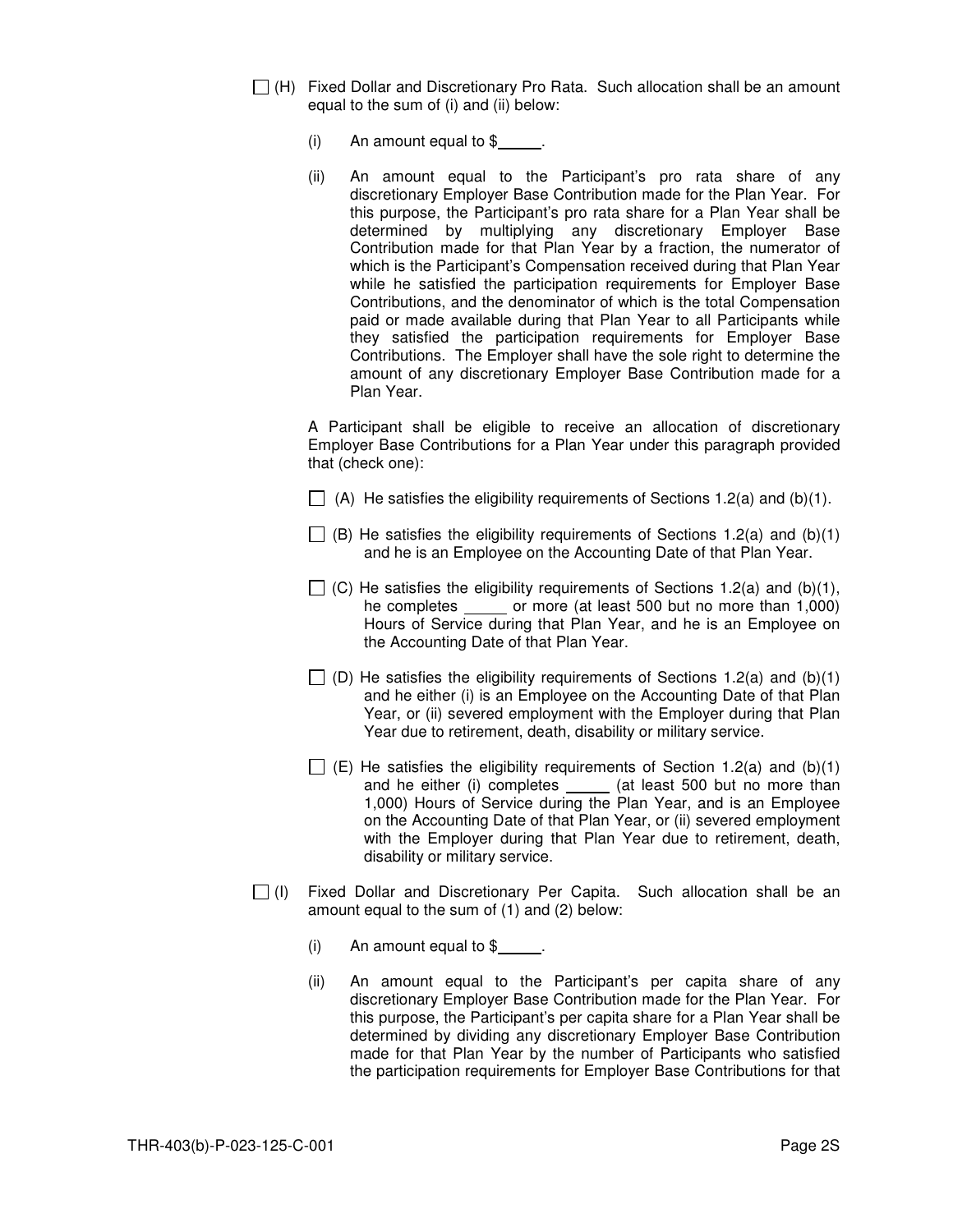Plan Year. The Employer shall have the sole right to determine the amount of any discretionary Employer Base Contribution made for a Plan Year.

A Participant shall be eligible to receive an allocation of discretionary Employer Base Contributions for a Plan Year under this paragraph provided that (check one):

- $\Box$  (A) He satisfies the eligibility requirements of Sections 1.2(a) and (b)(1).
- $\Box$  (B) He satisfies the eligibility requirements of Sections 1.2(a) and (b)(1) and he is an Employee on the Accounting Date of that Plan Year.
- $\Box$  (C) He satisfies the eligibility requirements of Sections 1.2(a) and (b)(1), he completes or more (at least 500 but no more than 1,000) or more (at least 500 but no more than 1,000) Hours of Service during that Plan Year, and he is an Employee on the Accounting Date of that Plan Year.
- $\Box$  (D) He satisfies the eligibility requirements of Sections 1.2(a) and (b)(1) and he either (i) is an Employee on the Accounting Date of that Plan Year, or (ii) severed employment with the Employer during that Plan Year due to retirement, death, disability or military service.
- $\Box$  (E) He satisfies the eligibility requirements of Section 1.2(a) and (b)(1) and he either (i) completes \_\_\_\_\_ (at least 500 but no more than 1,000) Hours of Service during the Plan Year, and is an Employee on the Accounting Date of that Plan Year, or (ii) severed employment with the Employer during that Plan Year due to retirement, death, disability or military service.

#### **1.4 COMPENSATION**

For the purposes of calculating Employee and Employer Contributions and with regard to Section 2.7, Compensation:





all of the following items:

- (1) Employer contributions made pursuant to a salary reduction agreement which are not includible in the gross income of the Participant under Sections 125, 402(e)(3), 402(h) or 403(b) of the Code;
- (2) Compensation deferred under an eligible deferred compensation plan within the meaning of Section 457(b) of the Code;
- (3) Salary Reduction Contributions under Section 414(h)(2) of the Code that are picked up by an employing unit under a government plan; and
- (4) For all Plan Years beginning after 2000 (and for any earlier Plan Year beginning after 1997 for which this Plan was operated in accordance with the Community Renewal Tax Relief Act of 2000), Employer contributions made pursuant to a salary reduction agreement that are not includible in the gross income of the Participant under Section 132(f) of the Code.

In addition, Compensation excludes all of the following item(s) unless the Plan benefits one or more Self-Employed Individuals: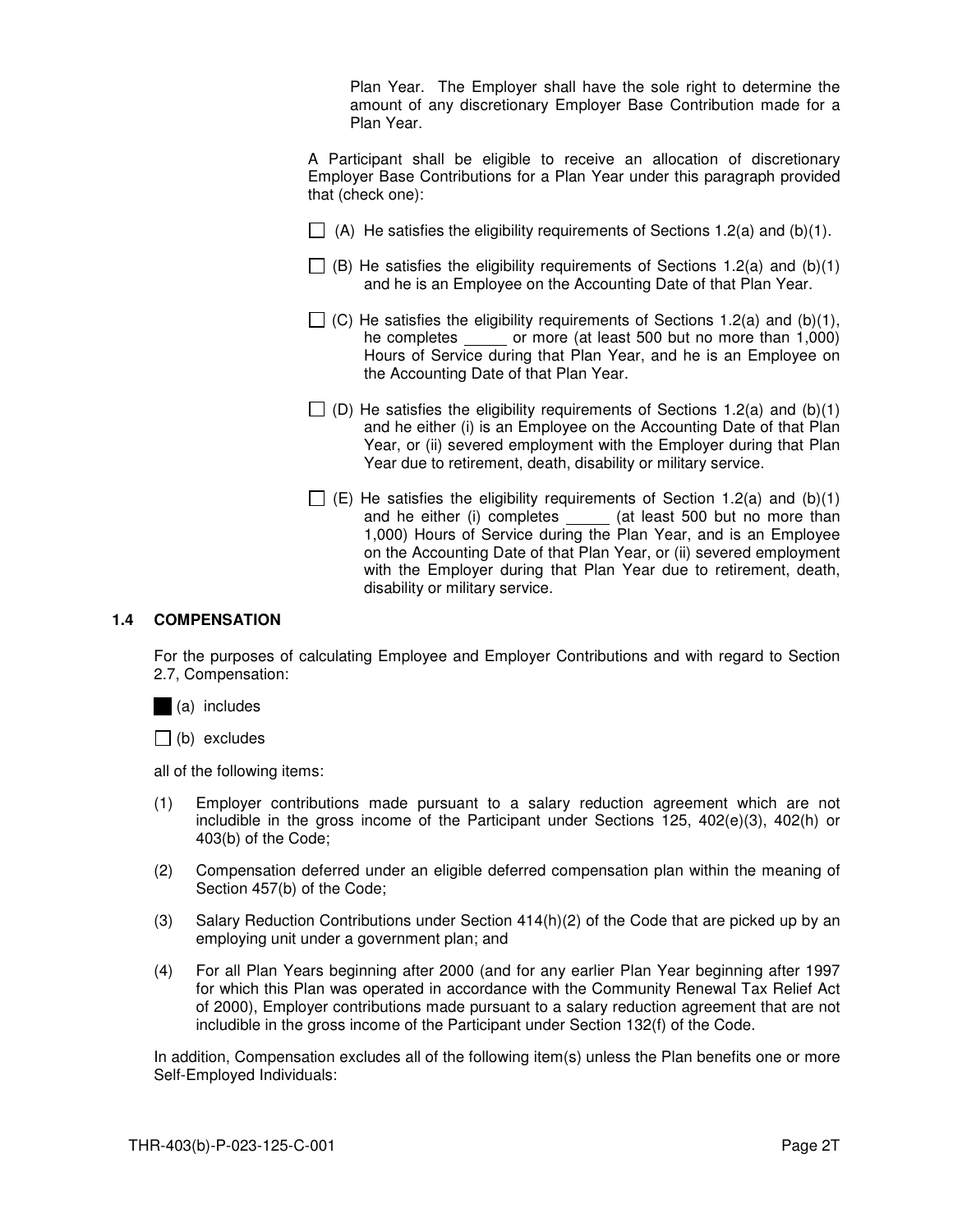- (1) reimbursements;
- (2) expense allowances;
- (3) cash and noncash fringe benefits;
- (4) moving expenses;
- (5) welfare benefits;
- (6) deferred compensation (except as specified in the preceding sentence).

## **1.5 VESTING REQUIREMENT**

- (a) GENERAL VESTING
	- (1) SALARY REDUCTION CONTRIBUTIONS

A Participant shall at all times be 100% vested in his Employee Contribution Account.

(2) ROLLOVER CONTRIBUTIONS

A Participant shall at all times be 100% vested in his Rollover Contribution Account.

- (3) EMPLOYER MATCHING CONTRIBUTIONS
	- $\Box$  (A) Employer Matching Contributions are not applicable to this Plan.



(B) Employer Matching Contributions are applicable to this Plan.

The amounts in a Participant's Employer Matching Contribution Account shall be 100% vested upon the attainment of his Normal Retirement Age, or if earlier, upon meeting the applicable vesting requirements below: (Check one or more of the appropriate boxes)

- $\Box$  (i) 100% immediate vesting.
- $\Box$  (ii) 100% vesting upon attainment of Early Retirement Age (If you check this box you must also complete (iv), (v) or (vi) below).
- (iii) Age 59½ (If you check this box you must also complete (iv), (v) or (vi) below).
- $\Box$  (iv) 100% vesting upon the completion of \_\_\_\_\_ Years of Vesting Service (not to exceed 3 years).
- $\Box$  (v) A percentage equal to the percentage determined under the following table:

| <b>Years of Vesting Service</b> | <b>Vesting Percentage</b> |
|---------------------------------|---------------------------|
| Less than 2 years               | $0\%$                     |
| 2 years                         | 20%                       |
| 3 years                         | 40%                       |
| 4 years                         | 60%                       |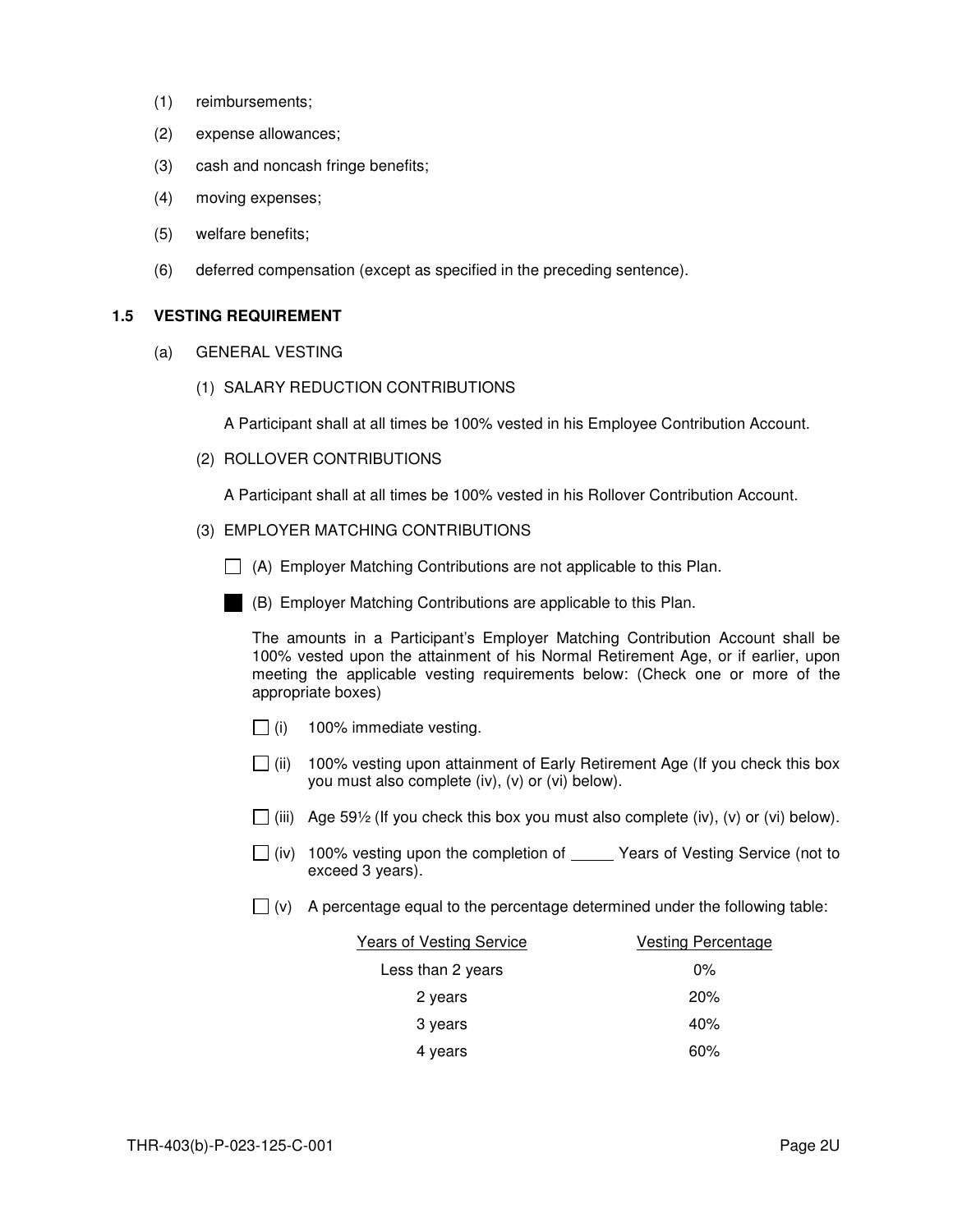| 5 years         | 80%  |
|-----------------|------|
| 6 years or more | 100% |



(vi) Other (If the table is more liberal at every point than the options in (iv) or (v) above):

| Years of Vesting Service | <b>Vesting Percentage</b> |
|--------------------------|---------------------------|
| Less than $1$ year(s)    | $0\%$                     |
| 1 year(s)                | 33%                       |
| 2 years                  | 66%                       |
| 3 years                  | 100%                      |

# (4) EMPLOYER BASE CONTRIBUTIONS

 $\Box$  (A) Employer Base Contributions are not applicable to this Plan.



(B) Employer Base Contributions are applicable to this Plan.

The amounts in a Participant's Employer Base Contribution Account shall be 100% vested upon the attainment of his Normal Retirement Age, or if earlier, upon meeting the applicable vesting requirements below: (Check one or more of the appropriate boxes)



- $\Box$  (ii) 100% vesting upon attainment of Early Retirement Age (If you check this box you must also complete (iv), (v) or (vi) below).
- (iii) Age 59½ (If you check this box you must also complete (iv), (v) or (vi) below).
- $\Box$  (iv) 100% vesting upon the completion of Years of Vesting Service (not to exceed 3 years).
- $\Box$  (v) A percentage equal to the percentage determined under the following table:

| <b>Years of Vesting Service</b> | Vesting Percentage |
|---------------------------------|--------------------|
| Less than 2 years               | $0\%$              |
| 2 years                         | 20%                |
| 3 years                         | 40%                |
| 4 years                         | 60%                |
| 5 years                         | 80%                |
| 6 years or more                 | 100%               |

(vi) Other (If the table is more liberal at every point than the options in (iv) or (v) above):

| <b>Years of Vesting Service</b> |         | Vesting Percentage |
|---------------------------------|---------|--------------------|
| Less than                       | vear(s) | $0\%$              |
|                                 | vear(s) | %                  |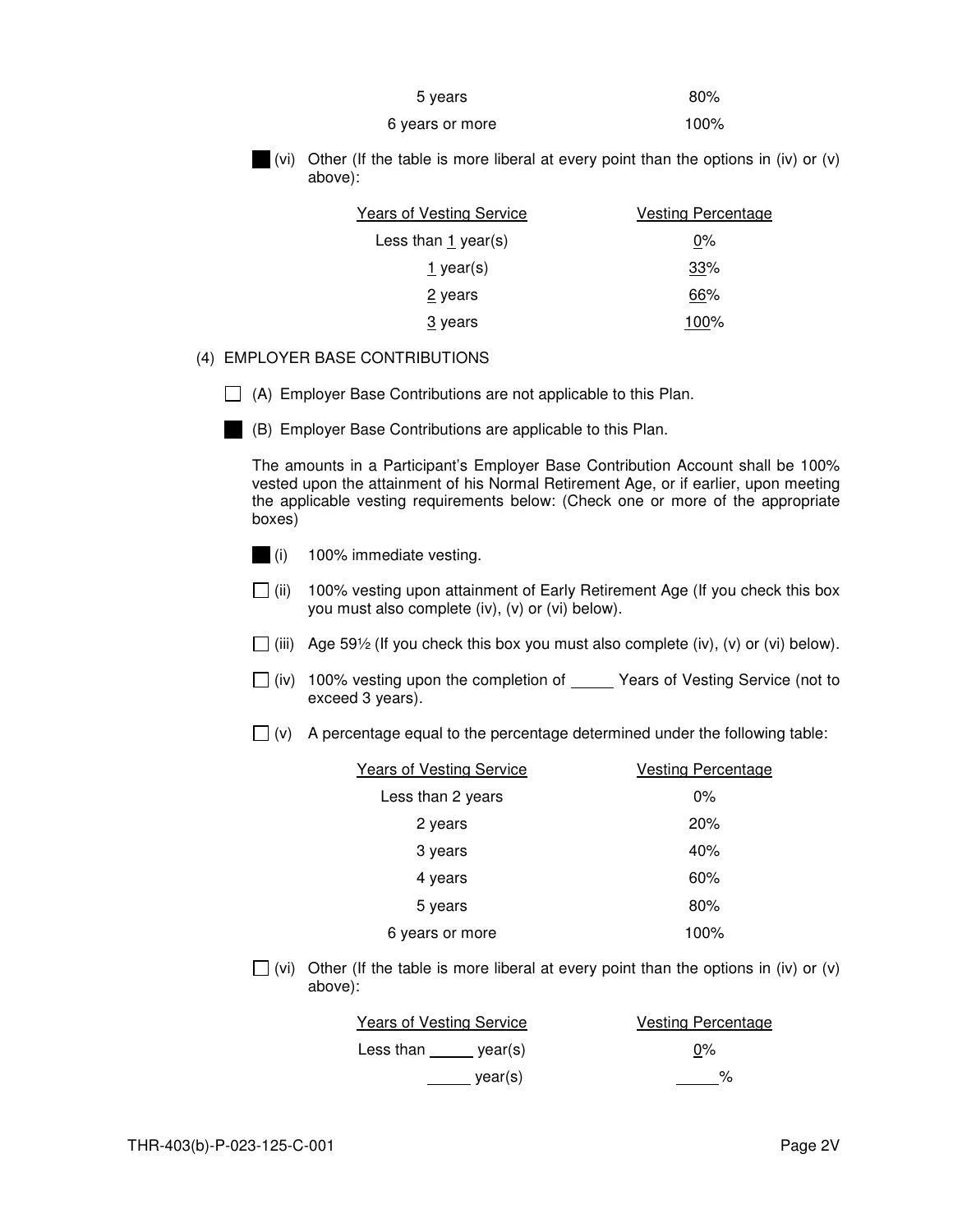| years | %  |
|-------|----|
| years | %  |
| years | ℅  |
| years | %  |
| years | о, |

(b) The following prior period(s) of service with the following organization(s) shall be counted toward the Years of Vesting requirement:

> (specify organization(s) and period(s) of service)

- (c) Notwithstanding any Plan provision to the contrary, a Participant
	- $\prod$  (A) shall
	- (B) shall not

be limited to five Years of Vesting Service for:

- (i) all periods of employment with the Employer before the Effective Date (or the Amendment Effective Date in the case of a restated plan); and
- (ii) all periods of employment with any other employer whenever completed.

(An Employer that checks (B) "shall not" above may be required to demonstrate to the IRS that its Plan does not discriminate in favor of Highly Compensated Employees, if the Plan requires more than five Years of Vesting Service for 100% vesting.)

**Note:** For all Employers adopting this Plan, including those not subject to the requirements of ERISA, the definition of Vesting Service described in Section 3.3 is designed to comply with the requirements of ERISA.

#### **1.6 LOANS**

- $\Box$  (a) Loans are not permitted under this Plan.
- (b) Loans are permitted under this Plan. (If you check this box, you must complete (1), (2) and (3) below.)
	- (1) AMOUNT OF LOAN
		- (A) Loans not in excess of 50% of the borrower's combined vested Accounts (as described in Section 6.1) shall be permitted in accordance with Section 8.5.
		- $\Box$  (B) Loans not in excess of 50% of the borrower's vested Employee Contribution Accounts (as described in Section 6.1) shall be permitted in accordance with Section 8.5.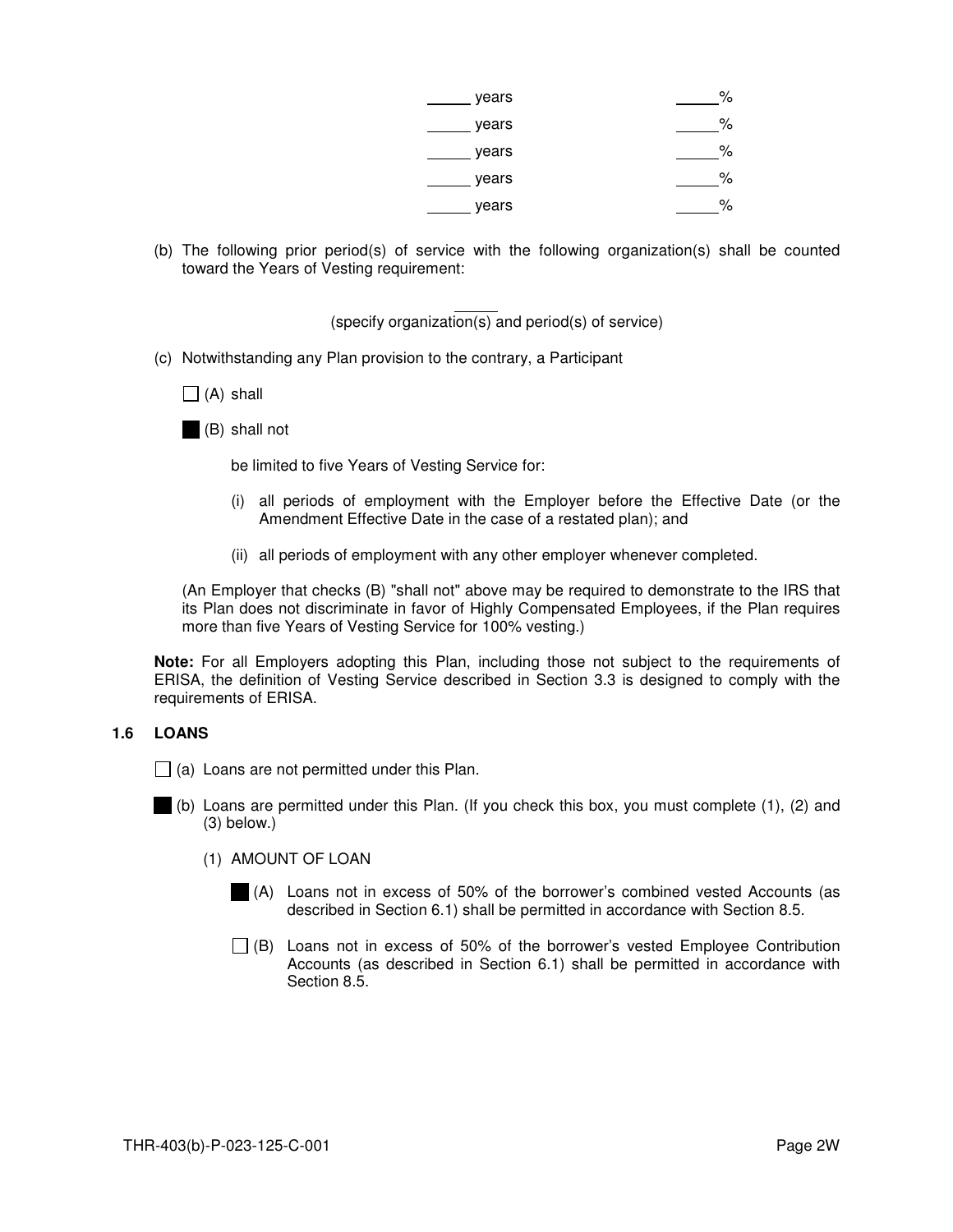- (2) NUMBER OF LOANS
	- $\Box$  (A) There shall be no limit on the number of loans that a borrower may have outstanding under this Plan at one time.
	- (B) The maximum number of loans that a borrower may have outstanding under this Plan at one time is 1.
- (3) ROTH LOANS
	- (A) The account balances attributable to designated Roth Contributions shall be disregarded for purposes of determining the available loan amount and for purposes of securing a loan.
	- $\Box$  (B) The account balances attributable to designated Roth Contributions shall not be disregarded for purposes of determining the available loan amount and for purposes of securing a loan.

## **1.7 INVESTMENT OPTIONS**

Subject to the restrictions below, a Participant shall designate the allocation of all contributions made on his behalf to the investment accounts available under this Plan and described in Section 6.2.

- (a) There shall be no restrictions on the allocation of any contributions.
- $\Box$  (b) Allocations of Employer Contributions made on the Participant's behalf shall be restricted to the Interest Accumulation Accounts under Contract(s) issued by Mutual of America Life Insurance Company until the Participant is 100% vested in such contributions and thereafter, no further restrictions shall apply.

## **1.8 WITHDRAWAL RESTRICTIONS**

The following withdrawal options will apply in addition to the restrictions imposed by Sections 8.3 and 8.4: (complete (a), (b) and (c) below)

- a) Hardship (complete  $(1)$ ,  $(2)$ ,  $(3)$  or  $(4)$  below):
	- (1) A Participant may withdraw any amounts allocated to his Employer Contribution Accounts and Employee Contribution Accounts due to Hardship.
	- $\Box$  (2) A Participant may withdraw any amounts allocated to his Employer Contribution Accounts (but not his Employee Contribution Accounts) due to Hardship.
	- $\Box$  (3) A Participant may withdraw any amounts allocated to his Employee Contribution Accounts (but not his Employer Contribution Accounts) due to Hardship.
	- $\Box$  (4) A Participant may not withdraw any amounts allocated to his Employer Contribution Accounts or Employee Contribution Accounts due to Hardship.
- b) Age 59½ (complete (1), (2) or (3) below):
	- (1) A Participant may withdraw any amounts allocated to his Employer Contribution Accounts and Employee Contribution Accounts because he has attained age 59½.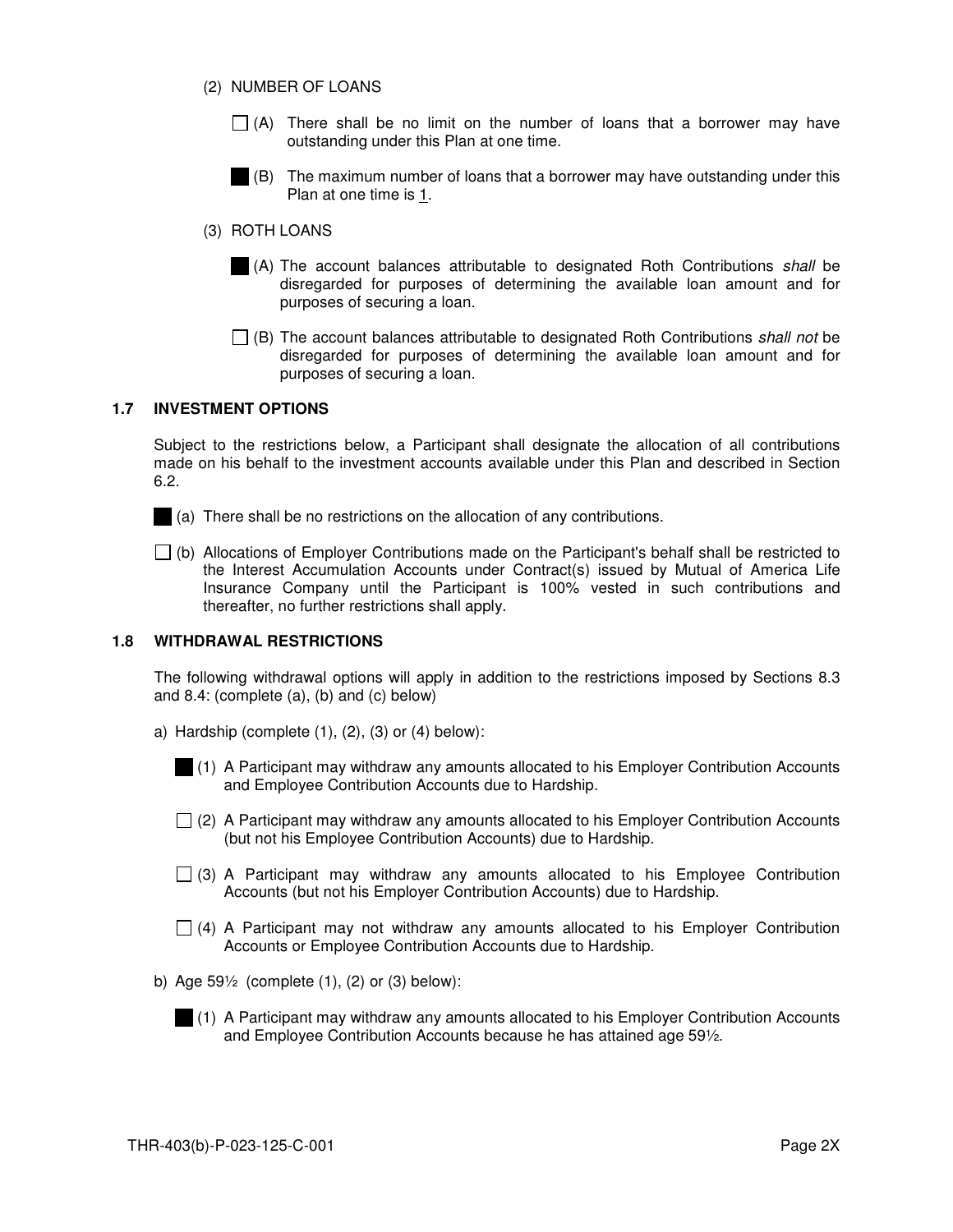- $\Box$  (2) A Participant may withdraw any amounts allocated to his Employee Contribution Accounts (but not his Employer Contribution Accounts) because he has attained age 59½.
- $\Box$  (3) A Participant may not withdraw any amounts allocated to his Employer Contribution Accounts or Employee Contribution Accounts because he has attained age 59½.
- c) Five Years Participation (complete (1) or (2) below):
	- $\Box$  (1) A Participant may withdraw any amounts allocated to his Employer Contribution Accounts because he has completed at least five years of participation in this Plan (except amounts attributable to a custodial account described in Section 403(b)(7) of the Code).
	- (2) A Participant may not withdraw any amounts allocated to his Employer Contribution Accounts because he has completed at least five years of participation in this Plan.

A Participant may not withdraw any amounts allocated to his Employee Contribution Accounts because he has completed at least five years of participation in this Plan.

#### **1.9 ENTRY DATE**

(a) SALARY REDUCTION CONTRIBUTIONS

For the purpose of determining when an Employee becomes a Participant entitled to make Salary Reduction Contributions, Entry Date shall have the following meaning:

 $\Box$  (1) Daily. Each day of each month.

 $\Box$  (2) The first day of each pay period.

(3) Monthly. The first day of each month.

## (b) EMPLOYER CONTRIBUTIONS

For the purpose of determining when an Employee becomes a Participant entitled to receive allocations of Employer Matching Contributions and Employer Base Contributions, Entry Date shall have the following meaning:

- $\Box$  (1) Daily. Each day of each month.
- $\Box$  (2) The first day of each pay period.
- 
- (3) Monthly. The first day of each month.
- $\Box$  (4) Quarterly. Each  $\Box$  1st, each  $\Box$  1st, each  $\Box$  1st and each  $\Box$  1st. (Indicate the first, fourth, seventh and tenth calendar months of the Plan Year.)
- $\Box$  (5) Semi-Annual. Each  $\Box$  1<sup>st</sup> and each  $\Box$  1<sup>st</sup>. (Indicate the first and seventh calendar months of the Plan Year.)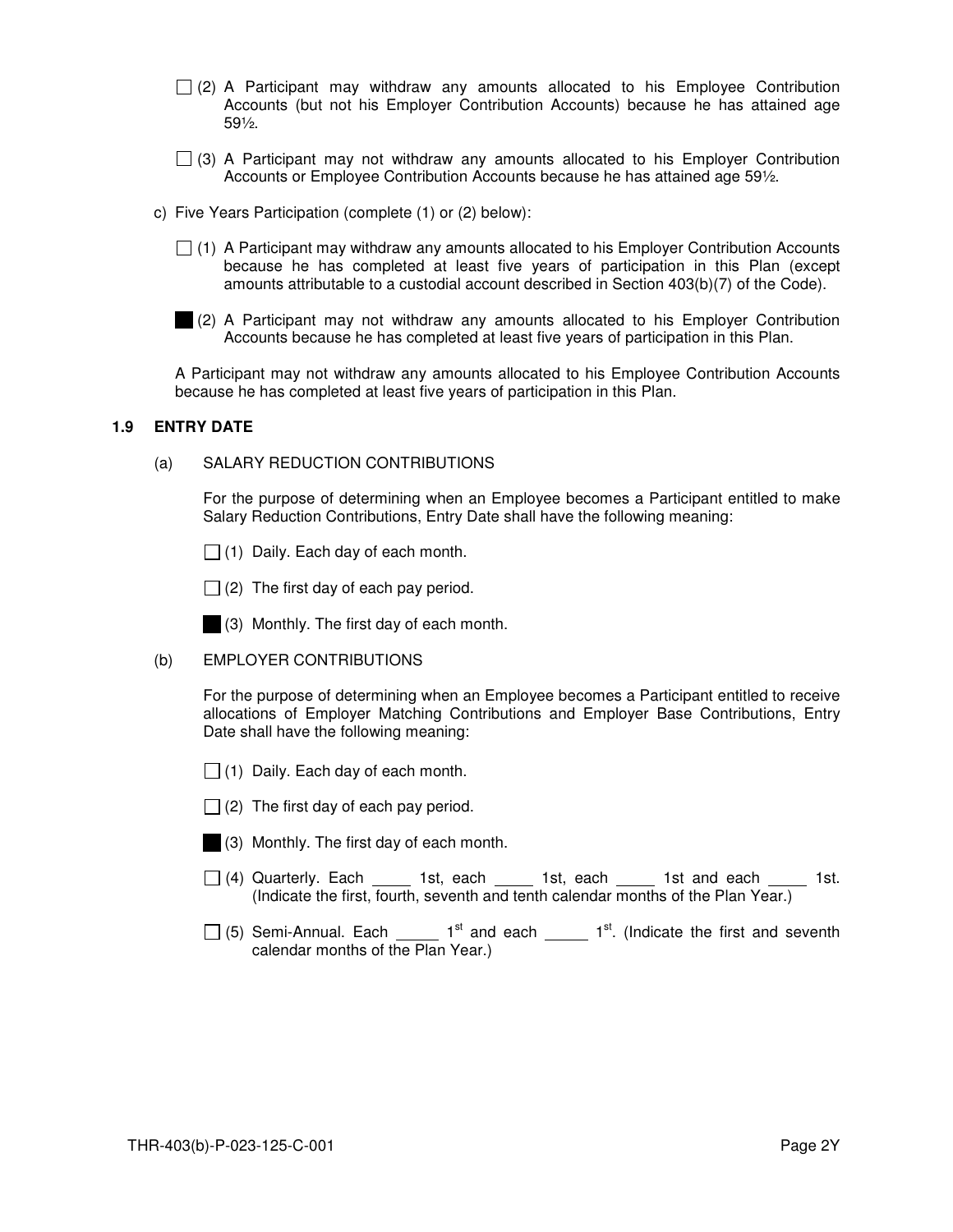## **1.10 ROLLOVER CONTRIBUTIONS**

(a) This Plan shall accept any rollover contributions described in Section 5.11.

 $\Box$  (b) This Plan shall not accept any rollover contributions.

## **1.11 FORFEITURES**

Subject to the provisions of Section 7.3, Forfeitures shall be:



- (a) used to reduce future Employer Contributions.
- $\Box$  (b) allocated to a Participant who is active in the Plan on the Accounting Date in the ratio that the Compensation of such participant bears to the Compensation of all Plan Participants.

## **1.12 DEFAULT INVESTMENT ALTERNATIVE**

Any contributions made on behalf of a Participant for which no investment direction is in effect shall be allocated to the following investment account, subject to the Participant's right to transfer those funds in accordance with Plan Section 6.3 and to change the allocation of future contributions in accordance with Plan Section 6.1:

(Select only one)

- $\Box$  (a) Mutual of America Composite Fund.
- $\Box$ (b) Fidelity VIP Asset Manager Portfolio.
- $\Box$  (c) Calvert VP SRI Balanced Portfolio.
- (d) Mutual of America Retirement Funds. Any amount allocated for a Participant or beneficiary under this alternative shall be placed in the Retirement Fund appropriate to his age at the time of allocation.

## **THE EMPLOYER HEREBY REPRESENTS THAT:**

The Plan specifications selected in this Adoption Agreement, together with the provisions of the Plan referred to herein, as both may be amended from time to time in accordance with Section 12 of the Plan, shall constitute the entire Plan.

Contributions under this Plan shall be invested in one or more Contract(s) issued in conjunction with this Plan in accordance with the rules and procedures of the Issuer(s). The Issuer(s) of such Contract(s) shall be entitled to rely upon the written statements furnished by the Employer, Plan Administrator or Named Fiduciary(ies) in the performance of their duties under this Plan and payments by an Issuer in accordance with the provisions of its Contract(s) shall fully discharge the Issuer's liability for such payments. Issuers are not responsible for the failure of the Employer, Plan Administrator or Named Fiduciary(ies) to perform their duties under the Plan.

The adopting Employer may rely on the opinion letter issued by the Internal Revenue Service as evidence that the Plan is qualified under section 403(b) of the Internal Revenue Code only to the extent provided in Revenue Procedure 2013-22.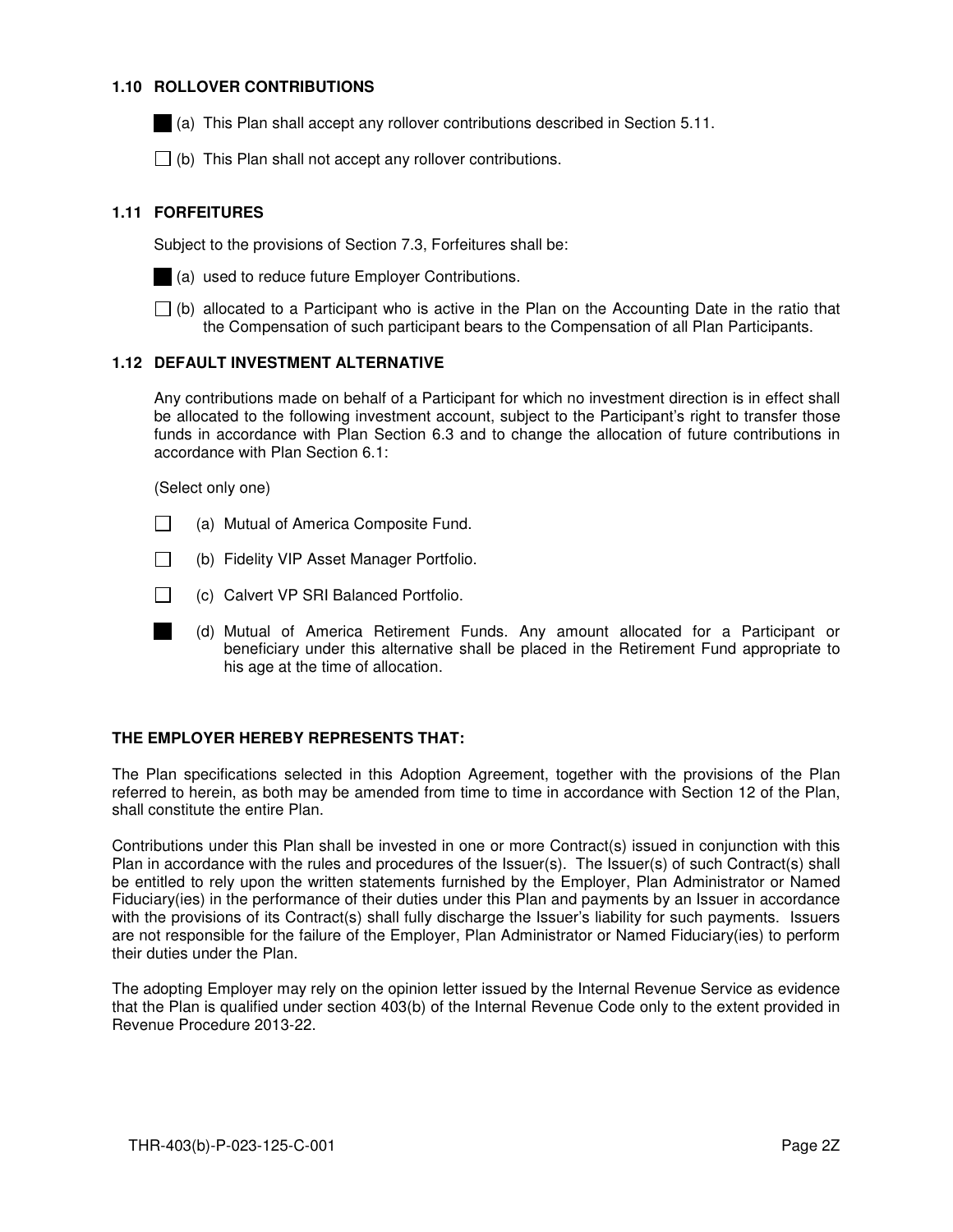Since this is a nonstandardized prototype plan document, the Employer may not rely on the opinion letter with respect to whether nonelective contributions comply with the requirements of Sections 401(a)(4) and 410(b) of the Code.

This Adoption Agreement is Adoption Agreement No. 001 and may only be used in conjunction with Mutual's Basic Plan Document No. 09. Failure to properly complete this Adoption Agreement may result in the disqualification of the Plan. Mutual shall inform the adopting Employer of any amendments made to the form of the Prototype Plan or of its discontinuance or abandonment.

**IN WITNESS WHEREOF**, the Employer has caused this Adoption Agreement to be executed by an authorized individual as of this \_\_\_\_\_\_\_\_\_\_\_\_\_ day of \_\_\_\_\_\_\_\_\_\_\_\_\_\_\_\_\_\_\_\_\_\_\_\_, 20\_\_\_\_. (the "Adoption Date").

For The Employer, By: \_\_\_\_\_\_\_\_\_\_\_\_\_\_\_\_\_\_\_\_\_\_\_\_\_\_\_\_\_\_\_\_\_\_\_\_\_\_\_\_\_\_\_\_\_\_\_\_\_\_\_\_\_\_\_\_\_\_\_\_

(signature of authorized officer)

Title: \_\_\_\_\_\_\_\_\_\_\_\_\_\_\_\_\_\_\_\_\_\_\_\_\_\_\_\_\_\_\_\_\_\_\_\_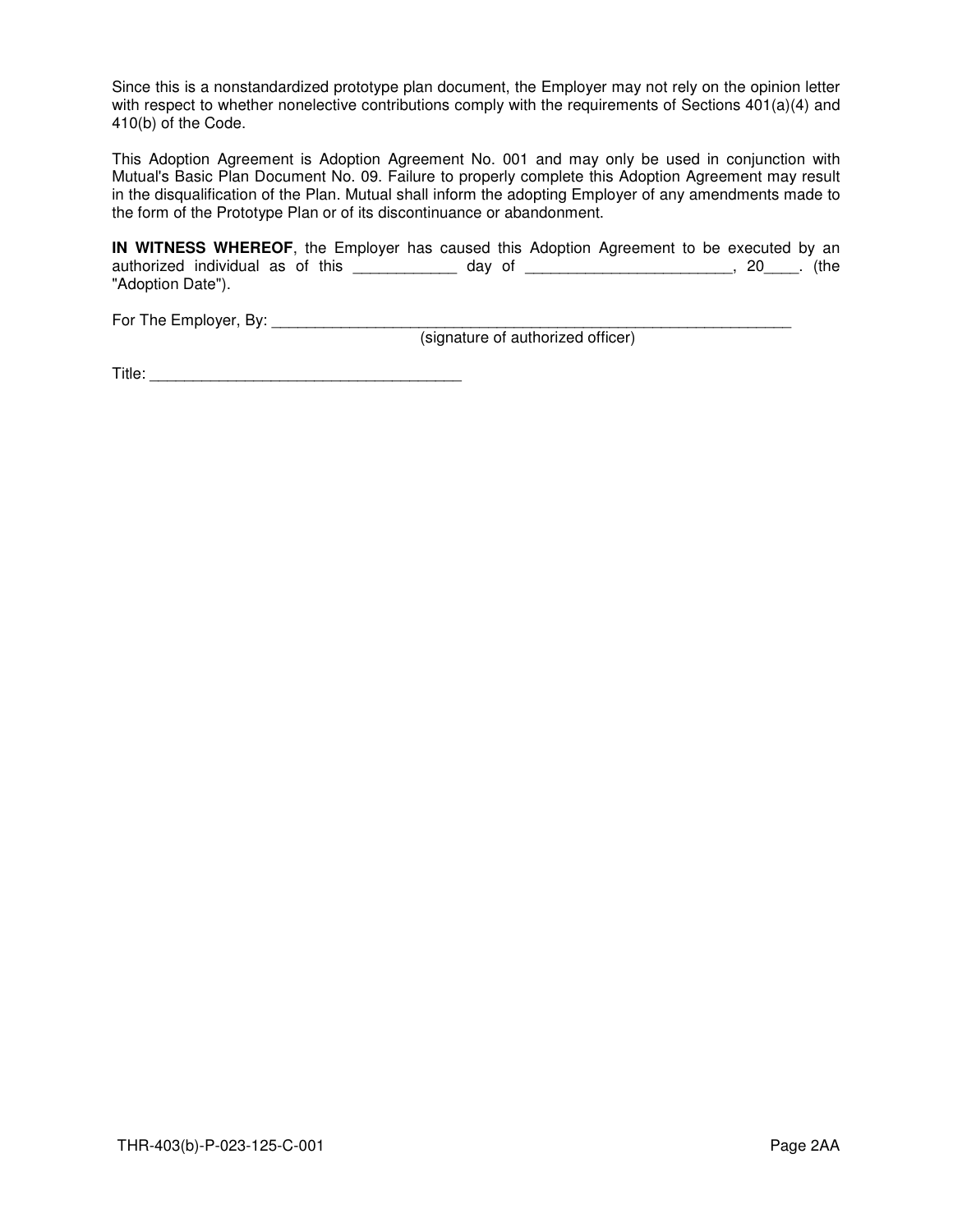# **Part I**:

Enter the following information for each Contract that is permitted to make and receive Rollovers and Transfers, and to accept Salary Reduction Contributions or Employer Contributions, under this Plan:

| Name of Issuer: Mutual of America Life Insurance Company<br>Address: _320 Park Ave, New York, NY 10022<br>Contract Number: $\angle$ 403(b) Thrift Plan – 023-125-C<br>Contract Type: Annuity described in Section $403(b)(1)$ of the Code<br>Custodial Account described in Section $403(b)(7)$ of the Code |
|-------------------------------------------------------------------------------------------------------------------------------------------------------------------------------------------------------------------------------------------------------------------------------------------------------------|
| Address:<br><u> 1980 - John Stoff, der andere stadt i den stadt for de stadt for de stadt for de stadt for de stadt for de s</u><br><b>Contract Number:</b><br>Contract Type: $\vert$ Annuity described in Section 403(b)(1) of the Code<br>Custodial Account described in Section $403(b)(7)$ of the Code  |
| Address:<br><u> 1989 - John Stein, Amerikaansk politiker († 1989)</u><br><b>Contract Number:</b><br>Contract Type: $\vert$ Annuity described in Section 403(b)(1) of the Code<br>Custodial Account described in Section $403(b)(7)$ of the Code                                                             |
| Address:<br><b>Contract Number:</b><br>Contract Type: $\Box$ Annuity described in Section 403(b)(1) of the Code<br>Custodial Account described in Section $403(b)(7)$ of the Code                                                                                                                           |
| Address:<br><b>Contract Number:</b><br>Contract Type: $\Box$ Annuity described in Section 403(b)(1) of the Code<br>Custodial Account described in Section 403(b)(7) of the Code                                                                                                                             |
| Address:<br><u> 1989 - Johann Stoff, amerikansk politiker (d. 1989)</u><br><b>Contract Number:</b><br>Annuity described in Section 403(b)(1) of the Code<br>Contract Type:  <br>Custodial Account described in Section 403(b)(7) of the Code                                                                |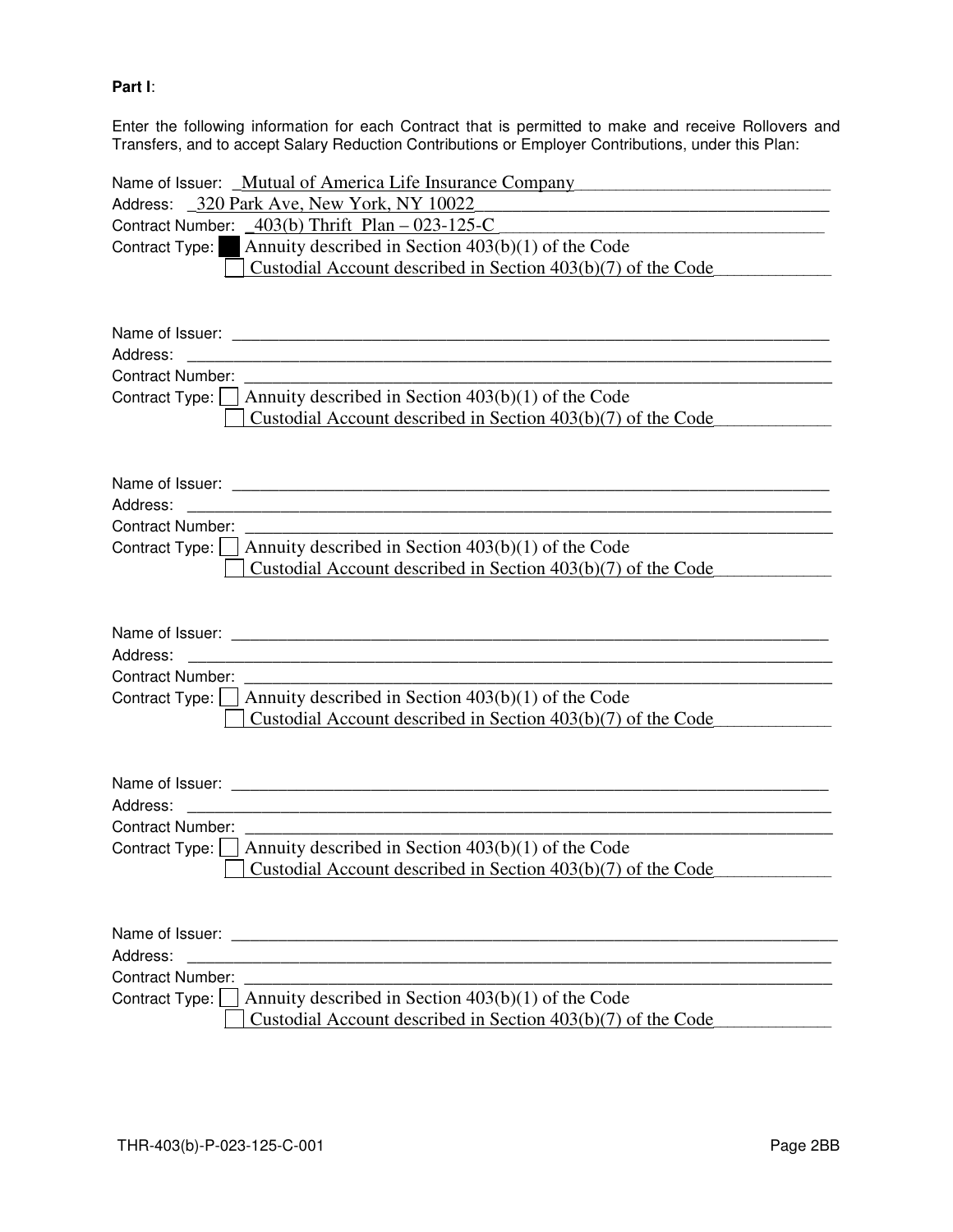# **Appendix A**

# **Part II**:

Enter the following information for each Contract that is permitted to make and receive Rollovers and Transfers, but may not accept Salary Reduction Contributions or Employer Contributions, under this Plan:

| Address:                                                                  |
|---------------------------------------------------------------------------|
| Contract Number:                                                          |
| Contract Type: $\Box$ Annuity described in Section 403(b)(1) of the Code  |
| Custodial Account described in Section $403(b)(7)$ of the Code            |
|                                                                           |
|                                                                           |
|                                                                           |
| Address:                                                                  |
|                                                                           |
| Contract Type: $\Box$ Annuity described in Section 403(b)(1) of the Code  |
| Custodial Account described in Section 403(b)(7) of the Code              |
|                                                                           |
|                                                                           |
|                                                                           |
| Address:<br><u> 1989 - Johann Barn, fransk politik (f. 1989)</u>          |
| Contract Number:                                                          |
| Contract Type: $\Box$ Annuity described in Section 403(b)(1) of the Code  |
| Custodial Account described in Section 403(b)(7) of the Code              |
|                                                                           |
|                                                                           |
|                                                                           |
| Address:                                                                  |
| Contract Number:                                                          |
| Contract Type: $\Box$ Annuity described in Section 403(b)(1) of the Code  |
| Custodial Account described in Section $403(b)(7)$ of the Code            |
|                                                                           |
|                                                                           |
|                                                                           |
| Address:                                                                  |
| <b>Contract Number:</b>                                                   |
| Contract Type: $\vert$ Annuity described in Section 403(b)(1) of the Code |
| Custodial Account described in Section 403(b)(7) of the Code              |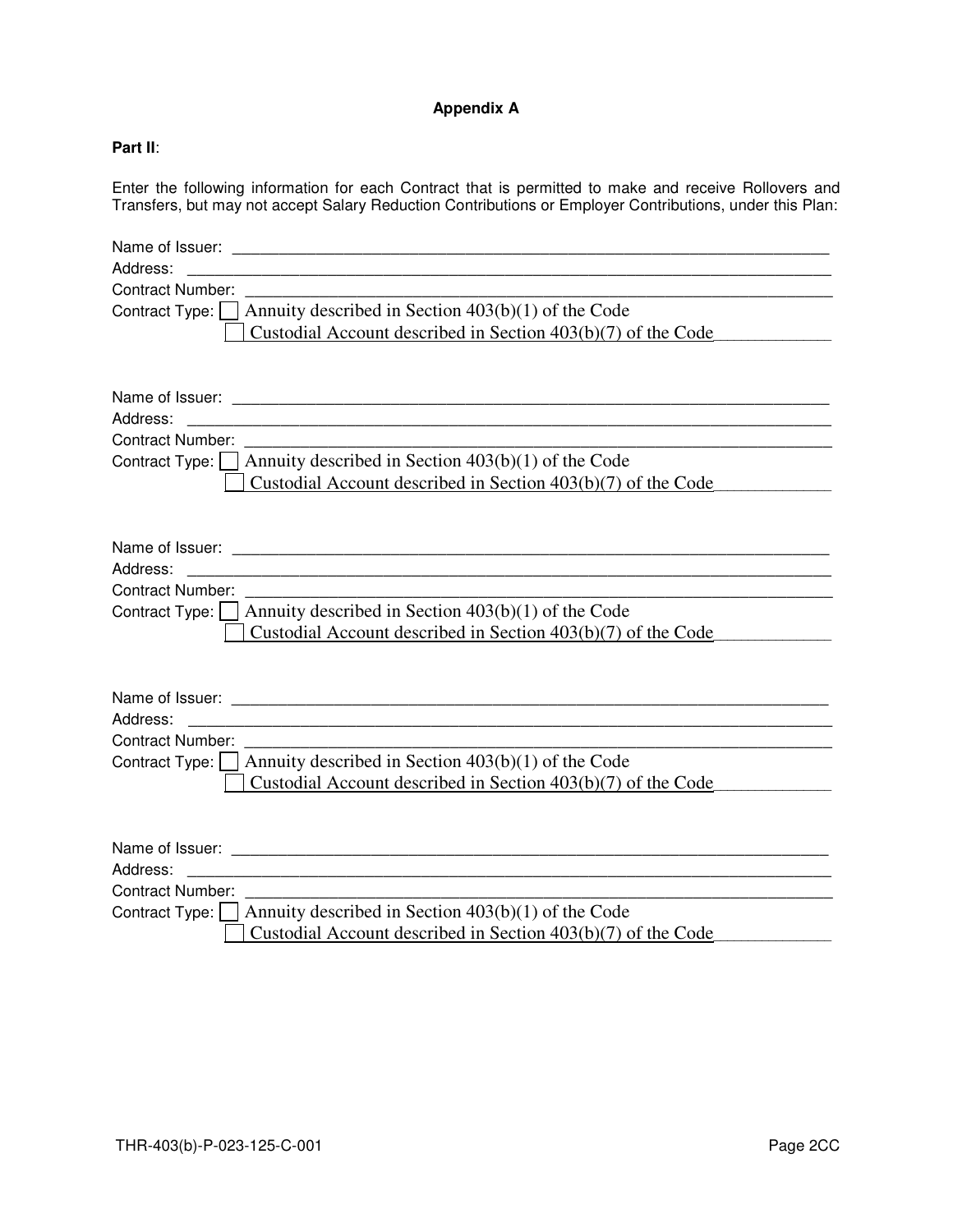# **Appendix A**

# **Part III**:

Enter the following information for each Contract that is permitted to make Rollovers and Transfers, but may not receive Rollovers, Transfers, Salary Reduction Contributions or Employer Contributions, under this Plan:

| Address:<br><u> 1989 - Johann Harry Harry Harry Harry Harry Harry Harry Harry Harry Harry Harry Harry Harry Harry Harry Harry</u>  |
|------------------------------------------------------------------------------------------------------------------------------------|
| <b>Contract Number:</b>                                                                                                            |
| Contract Type: $\Box$ Annuity described in Section 403(b)(1) of the Code                                                           |
| Custodial Account described in Section $403(b)(7)$ of the Code                                                                     |
|                                                                                                                                    |
|                                                                                                                                    |
| Address:<br><u> 1989 - Johann John Harry Harry Harry Harry Harry Harry Harry Harry Harry Harry Harry Harry Harry Harry Harry H</u> |
| Contract Number:                                                                                                                   |
| Contract Type: $\Box$ Annuity described in Section 403(b)(1) of the Code                                                           |
| Custodial Account described in Section $403(b)(7)$ of the Code                                                                     |
|                                                                                                                                    |
|                                                                                                                                    |
|                                                                                                                                    |
| Address:                                                                                                                           |
| <b>Contract Number:</b>                                                                                                            |
| Contract Type: $\Box$ Annuity described in Section 403(b)(1) of the Code                                                           |
| Custodial Account described in Section $403(b)(7)$ of the Code                                                                     |
|                                                                                                                                    |
|                                                                                                                                    |
|                                                                                                                                    |
| Address:                                                                                                                           |
| <b>Contract Number:</b>                                                                                                            |
| Contract Type: $\vert$ Annuity described in Section 403(b)(1) of the Code                                                          |
| Custodial Account described in Section $403(b)(7)$ of the Code                                                                     |
|                                                                                                                                    |
|                                                                                                                                    |
|                                                                                                                                    |
| Address:                                                                                                                           |
| <b>Contract Number:</b>                                                                                                            |
| Contract Type: $\vert$ Annuity described in Section 403(b)(1) of the Code                                                          |
| Custodial Account described in Section $403(b)(7)$ of the Code                                                                     |
|                                                                                                                                    |
|                                                                                                                                    |
|                                                                                                                                    |
| Address:                                                                                                                           |
| <b>Contract Number:</b>                                                                                                            |
| Annuity described in Section $403(b)(1)$ of the Code<br>Contract Type:                                                             |
| Custodial Account described in Section 403(b)(7) of the Code                                                                       |